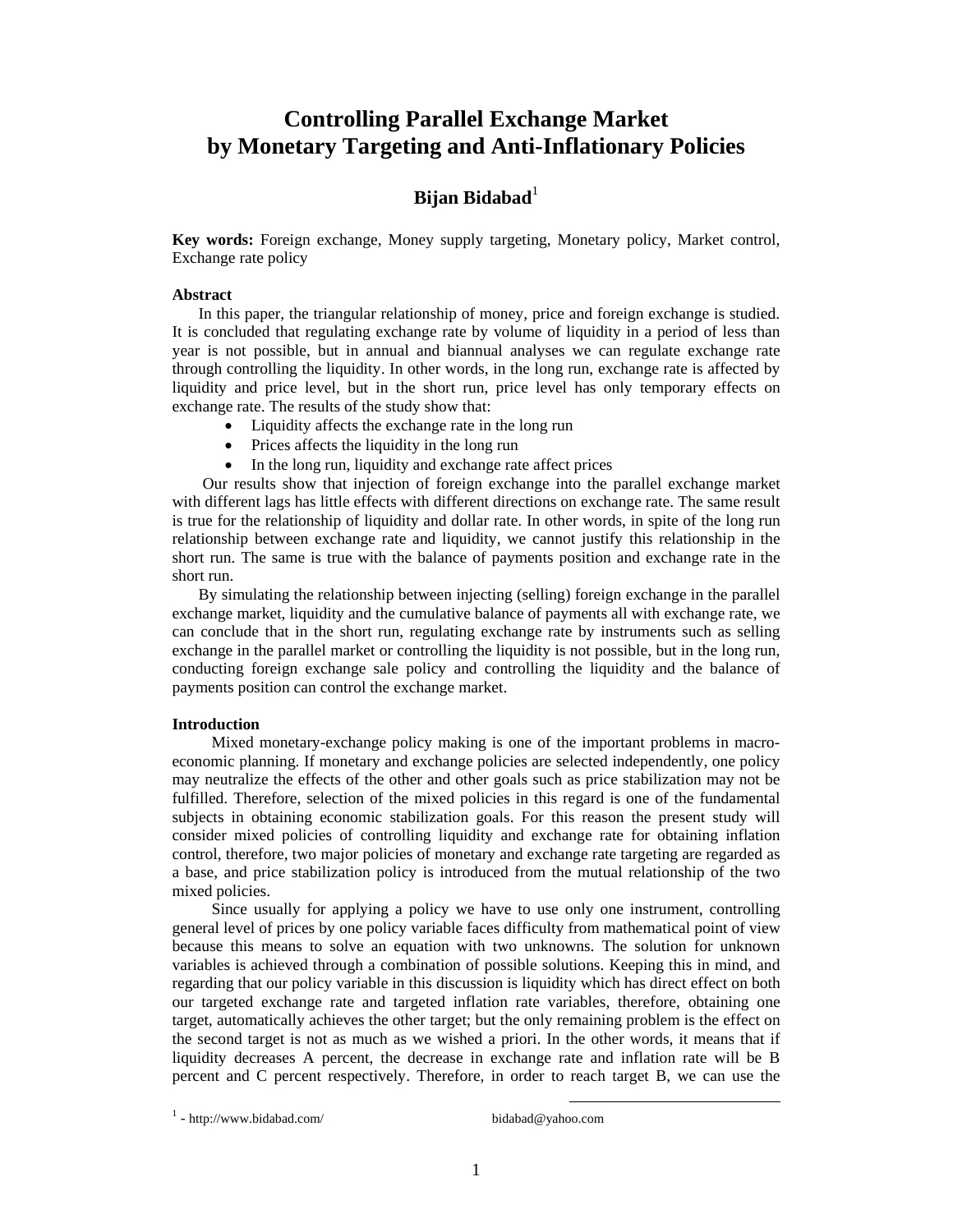variable A, but the figure for C will be obligatory (automatically) defined. But since the targets have the same direction, reaching B is accompanied by somehow of reaching target C, which is not as much as the policy maker intended.

In order to obtain predefined amounts for B and C, the policy variables should be increased to two. This means that we have to change simultaneously the two variables of liquidity and foreign exchange supply in order to control the two variables of the value of national currency (exchange rate) and inflation rate. In this case the number of instrumental variables is equal with the number of target variables and the problem has solution from mathematical point of view. Therefore, we select two main lines for our study which are practically based upon our two target variables. These two axes are as follows:

1.Inflation targeting policies

2.Exchange rate targeting policies

Several surveys have been carried out about inflation targeting and this policy is regarded as a recognized method for controlling inflation. The basis of this policy is using monetary instruments to control liquidity in order to achieve an optimum rate of inflation. The abstract of these concepts are presented by joint paper of M. Mojarrad and B. Bidabad in 1997. There are many documented guidelines about targeting exchange rate which are described in the collection of trade and exchange rate policies of governments and central banks around the world for controlling the supply of foreign exchange. They are all somehow connected to the supply of foreign exchange, but in this paper, we will only consider the direct interference of the central bank as an instrument of foreign exchange supply control.

#### **Inflation targeting and monetary policy in Iran (IR)**

There are many discussions between economists about inflation with meaning of rapid and sustained increase in prices from its reasons and sources, its economic importance, its control and its effects on other economic variables points of view, which are not mentioned in this paper. There are also many studies in Iran about inflation, its causes and effects. Most of these studies confirm that inflation in Iran is a monetary phenomenon, and other factors such as those concerning supply side, or cost-push inflation have fewer effects on the increase of general price level. More explicitly, we can say that although inflation sources of supply side have had short run effects on prices, but in the long run, inflation in Iran has been demand pull<sup>2</sup>. On the basis of many studies, we can conclude that about 99% of long run price changes were caused by the increase of liquidity. In the other words, they confirm the monetary nature of inflation in the country, and consider the control of liquidity as the only way for controlling inflation. Regarding different studies conducted in Iran, we realize that *Monetary Transmission Mechanism* which is the affecting method of monetary policy and liquidity on real sector of the economy which almost has had no effects, because it couldn't create any motivation through decreasing the rate of interest of banking loans. In other words, liquidity can only affect the demand through price increases. This notion opens the way for Iran's policy makers in targeting inflation via controlling the liquidity without worrying about the depression of supply side. In other words, now we can claim that the decrease of liquidity will not cause production decrease. It is clear that all these concepts are considered in the domain of long term analyses.

Before recent five years plans, we practically didn't have any targeting policy as in comparison with other countries for controlling the inflation but during first and second development plans of 1989-93 and 1995-1999; we observe some targeting for controlling the inflation. These targeting in the text of the plan's aims are specified as defined rate of inflation as target.

We have some similarities with other countries in targeting. In general, the practices of other countries show that the targeting plan for controlling the inflation is in medium term framework. Regarding the goals of the first and second development plan, we see similar policies for medium term goals. The second plan, which was arranged on the bases of the stability of internal and external sectors from stability of prices and balance of payments

<sup>&</sup>lt;sup>2</sup> - Komijani and Bidabad, 1990, 1991 and 1992. <u>Http://www.bidabad.com/</u>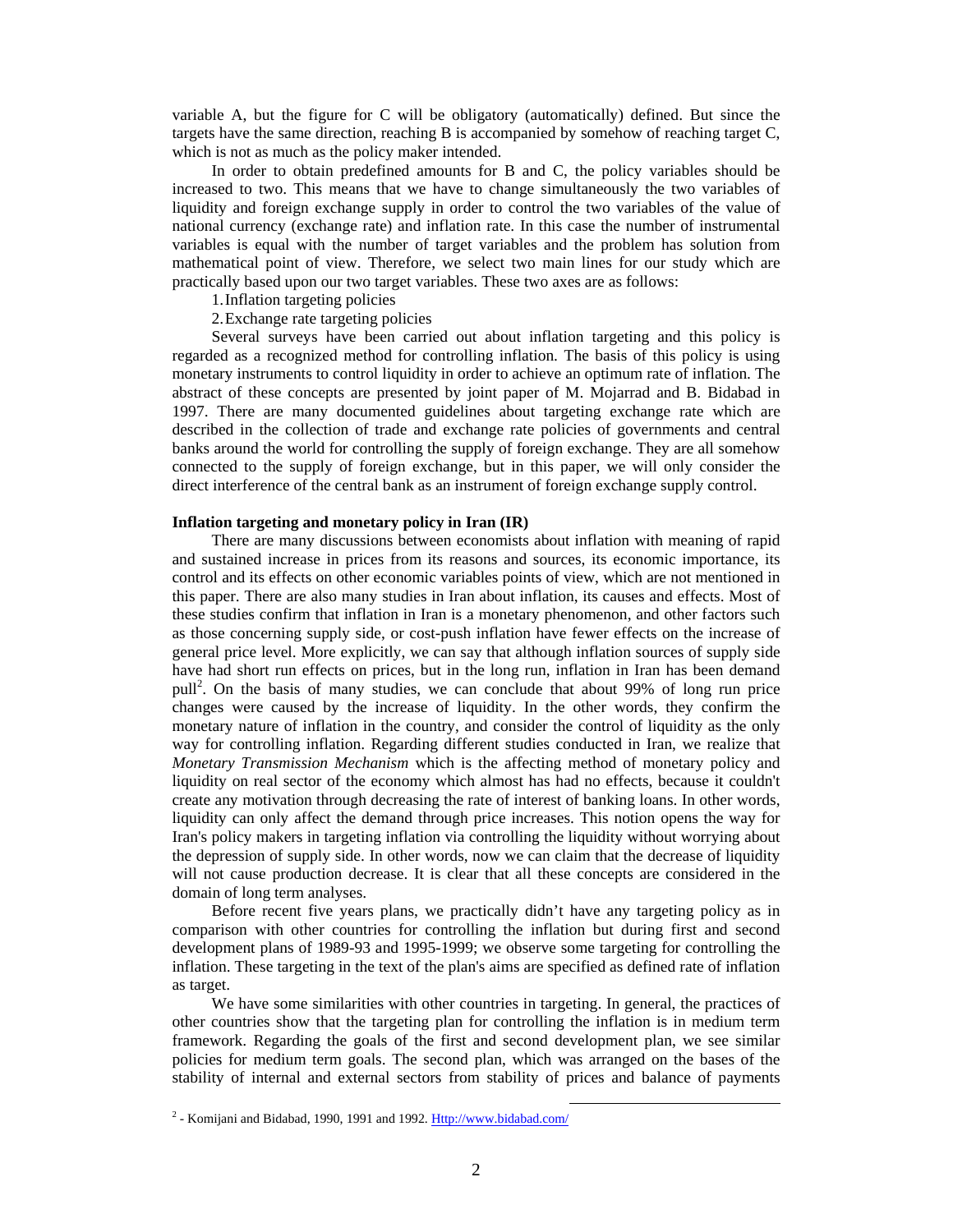points of view, had a target rate of 12.4% for annual inflation rate. Of course, regarding the special position of our country from dependency point of view on oil income and oil shocks and various international problems, it seems that if this goal was set in a range which could cover the effects of foreign fluctuations, it would increase the credibility of targeting for controlling the inflation. In this regard we can mention the deep affectability of monetary policy from fiscal policy and considering the experience of other countries for controlling inflation, this concept will be very important.

In the third development plan, the views of the planners on economic problems were changed in general and therefore, they didn't use classic methods for planning in determining quantitative goals. That is why we can't perceive their views on inflation targeting. The third plan was in general concerned about structural reforms, and did not discuss the details of quantitative goals.

Considering all above concepts, there is also another important principle in other countries which is considered as the reason for their success, and it is: credibility, acceptability and the belief of private sector about targeting policies for controlling inflation for which unfortunately no important step has been taken about this concept in Iran. The other problem is the responsiveness of the monetary authorities to defined goals. It seems that the central bank should not surpass its legal authorities. Surpassing credit ceilings reduces the responsiveness of the central bank to the concerned authorities. Keeping these ceilings in other countries is strictly regarded by policy makers of other countries. If the central bank pursuit only ad hoc and day-to-day policies, it can not achieve the predefined goals.

It is also clear that in order to a complete success in conducting monetary policies, necessary conditions should be available so that all monetary tools could be used. The study of previous conditions and backgrounds shows that the central bank could not use of some of her legal monetary instruments effectively. These include open market operations, discount window, reserve requirement ratio, and the interest rates of bank loans and credits. All these instruments could not be used thoroughly or partially because of their own reasons.

### **Exchange rate targeting policy**

As it was mentioned, all policies that are to somehow related to exchange rate control, can be related to exchange rate targeting and most of economic policies are to somehow related to foreign exchange. But at this moment we are focused on the supply of foreign exchange for controlling exchange rate. The generality of this discussion is prevailing in exchange rate management policies, but here we only study the open market policy conducted on foreign exchange by monetary authorities in the parallel market. This policy is called "sale of foreign exchange in the parallel (free) market" and was adopted for the period of 1989 to 2001.

In general, it is clear that whenever governments try to control prices through noneconomic measures which are in confliction with supply and demand mechanism, automatically a parallel market is developed. The emergence of parallel exchange market in the previous two decades is not exempted from this general rule. Governments consider parallel markets as an obstacle for implementing their policies, but we should accept that parallel markets are the results of the government policies. In other words, whenever we do not follow the inherent rules of economics, we should be waiting for the emergence parallel market in the same field of policy making.

Before the revolution, the foreign exchange parallel market was negligible. Very few amount of foreign exchange was transacted in exchange offices at a price which followed the exchange rate of the banking system, so these exchange offices pegged their rates between of bid and offer rates of the banking rates. In other words, their bid rate was a little more than the bid rate of the banking system, and their offer rate was a little lower than the banking offer rates. This method of pricing helped them to survive, in other words, their profit margin was between the profit margins of the banks. After the revolution, banks developed regulations on exchange sale, which was considered as restriction for supply of foreign exchange. The restricted supply practically pushed up the rates, but the government kept banking rates unchanged, which caused to develop a parallel market with higher rates. Because of the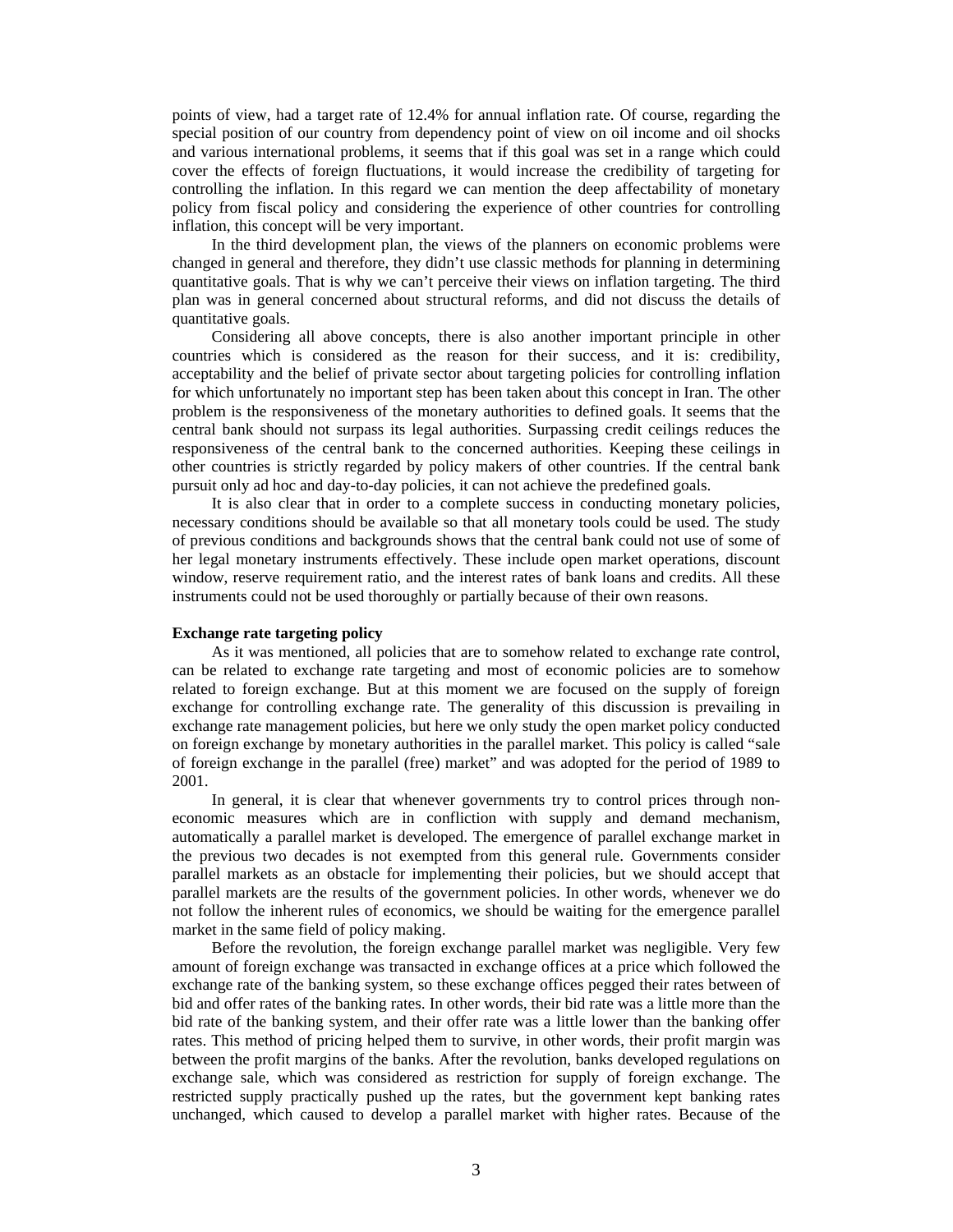unordinary conditions of post-revolution, the gap between parallel market and banking rates widened. The government tried several times to control this market by new regulations. The extent of these regulations went so far to consider the dealers of the parallel market as trouble-makers, or economic terrorists and heavy penalties were developed for them and police and security forces were used against this market; but the government had little success in eliminating this market.

One of the policies applied against this market was government interference in the market by direct sale of foreign exchange in order to increase the supply and decrease the parallel rates. This policy was conducted in several ways, so that the banking system also sold foreign exchange with special rates and conditions. Sometimes the central bank gave official permissions to private foreign exchange offices and sold foreign exchange through these offices. In some exceptional cases, the brokers of the central bank sold foreign exchange on the nearby main streets. These decisions were made on the bases of the analysis of the decision makers of those days, but the main principle behind these decisions was injecting foreign exchange into the market in order to decrease the parallel rates and achieve income in Rial terms.

The main precondition for applying this policy is the acceptance of an unofficial foreign exchange market. In some years, the policy makers were so radical that they considered the dealers of the parallel market as smugglers and punished them very severely which suggests that this policy was not developed very well. We should accept that during the scarcity of foreign exchange supply with fixed rate regime, this is a natural phenomenon and the market mechanism creates it automatically. The best method of dealing with this market is accepting it at the first time. This means that we should legally accept the transactions through this market and even consider it as an economic activity and prevent any noise from it and in the next phase automatically try to marginalize it by applying policies and adopting reforms in foreign exchange management. If the foreign exchange system tends to unify, the management of the system becomes transparent. In the other words, all transactions of goods and services should be done in single rates, and the rate of the parallel market will at last will be within the margins of official rate fluctuations.

Since the prices of many items of goods and services are affected by foreign exchange rate in the parallel market and its fluctuations will cause the fluctuation of the prices of goods and services, the stabilization of the foreign exchange rate in the parallel market will cause partial stabilization in goods and services market. The injections of foreign exchange into the parallel market for stabilization will spillover into other markets.

After the revolution in Iran, the volume of money in circulation has had increasing trend. Economic theories demonstrate that this increase will lead to depreciation of money, in other words, when the volume of Rial is increased, we should expect that the value of Rial is to be reduced against foreign currencies, or its parity rate decreases. We have practically seen this event in the past few decades. The increase of the volume of Rial from 2613 billion in 1996 to 320957 billion Rials at the end of 2001 can be the main cause of the increase of parity rate of American Dollar from 70 Rials to 8000 Rials. Econometric researches also confirm this finding.

The policy of selling foreign exchange in the parallel market not only increases the supply of foreign exchange, but also decreases the amount Rial in the market, both of which will strengthen the national currency. Most of the increases of the amount of liquidity after the revolution have been the result of the expansion of monetary base through the increases of government sector debts to the banking system. The details of this phenomenon have been described in several researches, but here we consider that the mentioned results are sufficient to be used and not to be retested. The increase of government sector's debt to the banking system has been created through financing budget deficit by borrowing from the banking system which is similar with signorage of extra money by expanding monetary base. The policy of selling foreign exchange in the parallel market can be regarded as a method for partially financing the budget deficit. In this way, government can finance budget deficit by selling foreign exchange in the parallel market at unofficial prices without obligation of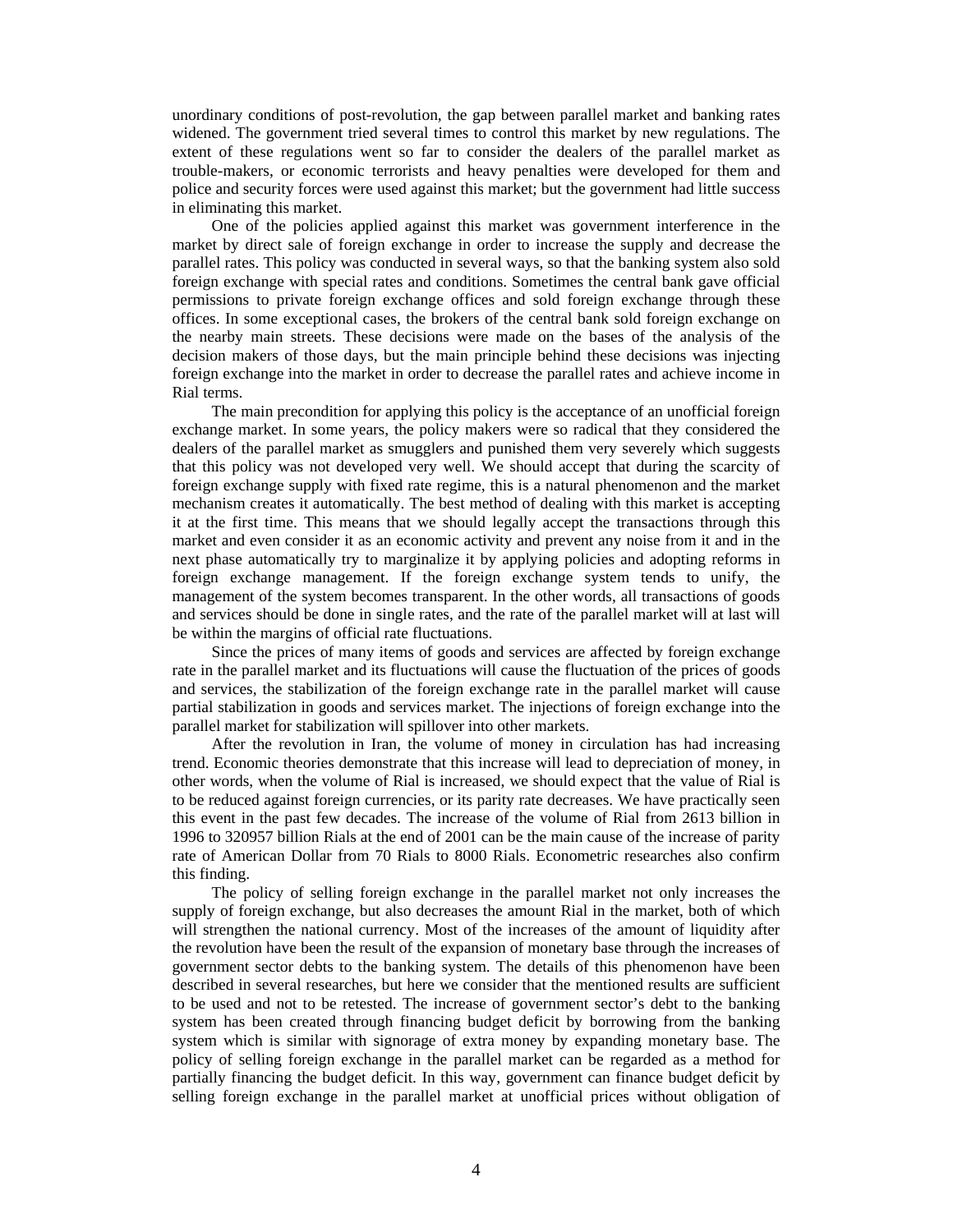borrowing from the banking system. In other words, without increasing the liquidity (in spite of borrowing from the banking system), this policy can finance the budget deficit.

Price increase and inflation in Iran has a monetary source. Many studies confirm this hypothesis. The increase of money supply causes the increase of general price level instead of increasing the supply of goods and services in the economy. Regarding this concept, it could be said that the policy of selling foreign exchange in the parallel market will decrease the price level through the decreasing foreign exchange rate which causes to decrease the price of imported commodities which use foreign exchange from the parallel market sources, and also through decrease of liquidity which has a deflationary effect.

After the approval of the Usury-Free Banking Law, since bond has usuric nature, it cannot be applied as a policy tool for changing the amount of money in circulation. In the western economies, central banks conduct open market operations by buying and selling bonds, and decrease or increase the amount of money in circulation and thereby, affect the interest rates and investment thereafter. But as it was mentioned earlier, since it is not possible to use bonds, it is not possible to conduct open market operations. The government interference in the parallel exchange market affects liquidity, and if government buys, as well as selling foreign exchange in this market, these activities will be more similar with open market operations, and therefore, it is possible to affect interest rate in the parallel market by applying this policy. Of course this kind of operation is not completely in accordance with open market operation, but when other monetary instruments are not efficient enough, or applicable, this policy is of great help to monetary authorities.

After this explanation, we return to the policy of selling foreign exchange in the parallel market. This policy, confirms the followings:

- 1.The parallel market is implicitly accepted
- 2.It is an step towards exchange rate unification
- 3.It helps to stabilize the rates of foreign exchange
- 4.It decreases the amount of available Rial, and thereof, strengthens the national currency
- 5.It can partially finance the budget deficit
- 6.This policy has deflationary effects
- 7. It can be regarded as a monetary tool for open market operations

|      | sale of foreign exchange in the |
|------|---------------------------------|
| Year | parallel market (Billion Rials) |
| 1982 | 0.00                            |
| 1983 | 5.70                            |
| 1984 | 34.50                           |
| 1985 | 88.70                           |
| 1986 | 17.90                           |
| 1987 | 87.00                           |
| 1988 | 141.50                          |
| 1989 | 744.30                          |
| 1990 | 2256.80                         |
| 1991 | 2510.70                         |
| 1992 | 4078.00                         |
| 1993 | 4775.00                         |
| 1994 | 0.00                            |
| 1995 | 2765.00                         |
| 1996 | 5407.00                         |
| 1997 | 10428.70                        |
| 1998 | 6021.90                         |
| 1999 | 18532.20                        |
| 2000 | 39323.50                        |
| 2001 | 52445.10                        |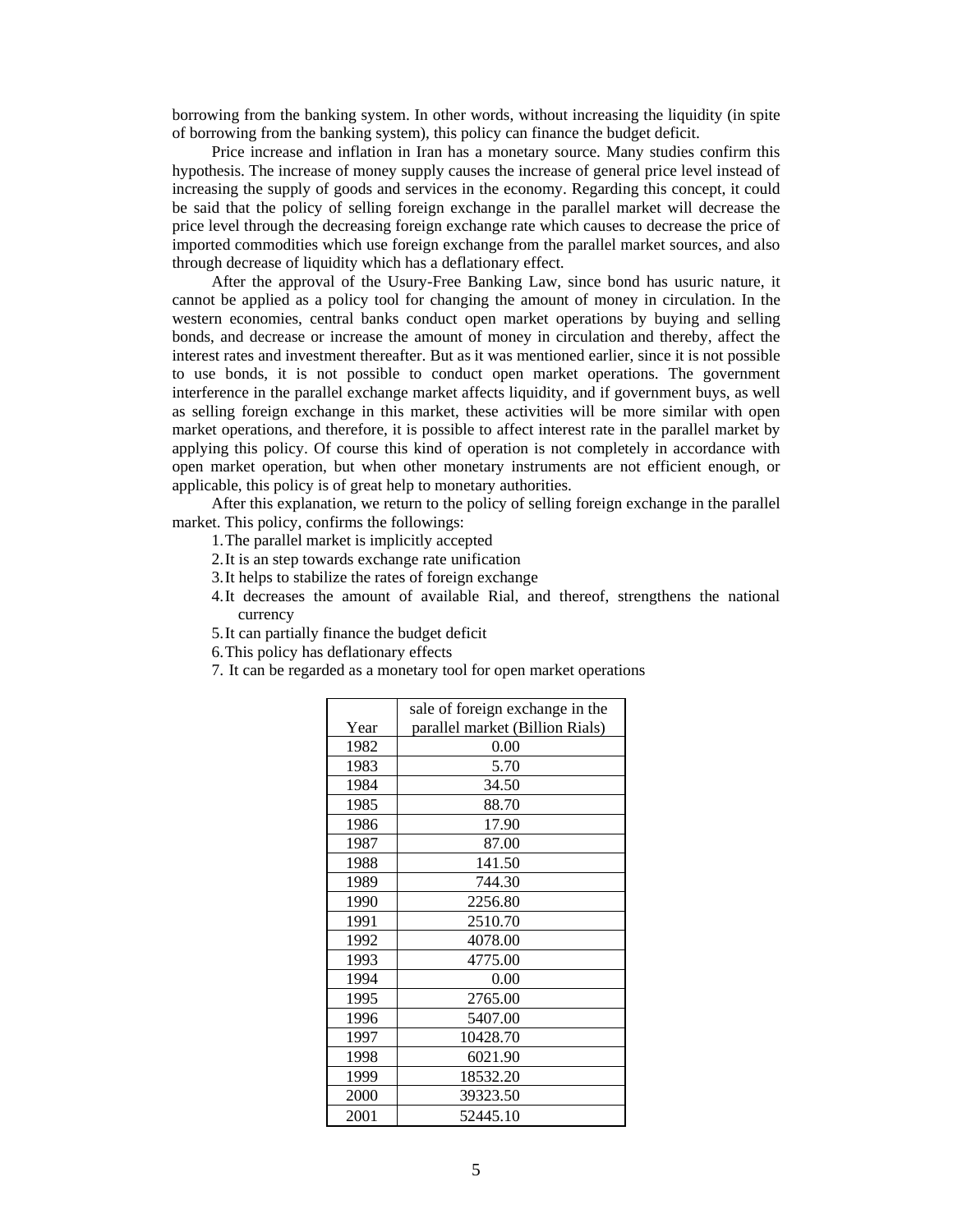The table above shows the amount of foreign exchange sold in the parallel market from 1982 to 2001. Since the Central Bank has sold foreign exchange at different rats during this period, we have only the amounts in Rial term (not in Dollars).

In the macro-econometric model of  $\text{Iran}^3$ , the effect of selling foreign exchange in the parallel market has been studied. The calculations show that by selling foreign exchange equal to one thousand billion Rials, the exchange rate of the parallel market decline will be 65 Rials.

#### **The relationship between exchange rate in the parallel market and liquidity**

Perhaps the most important and famous view about the method of defining the parity of exchange rate is to consider it as a price which is defined by the intersection of supply and demand of foreign exchange in the market. This view is regarded as the view of balance of payments for determining the exchange rate because the supply and demand of foreign exchange is created through the transactions registered in the balance of payments. Balance of payments has two main different parts of current account and capital account. The current account includes the difference of imports and exports of goods and services and the net value of other received and payments such as compensations, gifts and etc. in connection with foreigners. If in this account imports exceed exports, it is said that the account is facing a deficit, and vice versa. It is clear that this account is not necessarily always in balance. If this account is facing a deficit, it will be compensated by other accounts. This deficit means that the expenses in abroad has been more than earnings from abroad.

One way of compensating this deficit is by the use of capital account. In other words, this deficit will be deducted from the existing capital, or some amount of capital equal with the deficit has been transferred out of the country so that brings the balance of payments to equilibrium position. If there are no other transactions in the capital account, in order to keep the balance of payments, we have to import foreign capital as much as deficit in the form of foreign loans, or the decrease of foreign exchange reserves or investment permissions to foreigners, etc. In other words, if a country faces deficit in the balance of payments, it means that the reserves and assets of the country has been decreased. The monetary view of the balance of payments with emphasize on capital account, practically defines the role of the balance of payments in determining exchange rate. In simpler words, this view says that when the balance of payments is facing a deficit, the foreign assets will decrease equally. The importers go to the foreign exchange market according to their previous demand function, but since the supply of foreign exchange has been decreased as much as the deficit of balance of payments, the exchange rate increases. This increases the price of imported goods and therefore, decreases the demand for import; moreover, since export has become more profitable, exports will increase and leads to a new balance of payments and new exchange rate.

Here, the important thing is the amount of demand for import and the supply of export which specify this mechanism. Both of these functions are the result of domestic and external prices. In other words, whenever external prices do not change and internal prices increase, the demand for import increases and the supply for export decreases. These changes in import and export, through changes in the balance of payments and changes in the amount of foreign reserves will cause changes in foreign exchange rate. In other words, when domestic prices increase, the purchasing power decreases, but the demand for imported goods increases in comparison with domestic goods which has now a higher price. Practically this situation causes an increase in the foreign exchange rate. An increase in the supply of national money has also a similar effect on the demand for foreign exchange rate in the same way. The increase in national money supply will increase gross domestic expenditures and domestic prices and the demand for imported goods will increase, and exports will decrease. Because as it was mentioned before, the demand for imports and the supply of exports are functions of domestic and external prices. The increase of demand for imports and the decline in the

<sup>&</sup>lt;sup>3</sup> - Bidabad, 1996. <u>Http://www.bidabad.com/</u>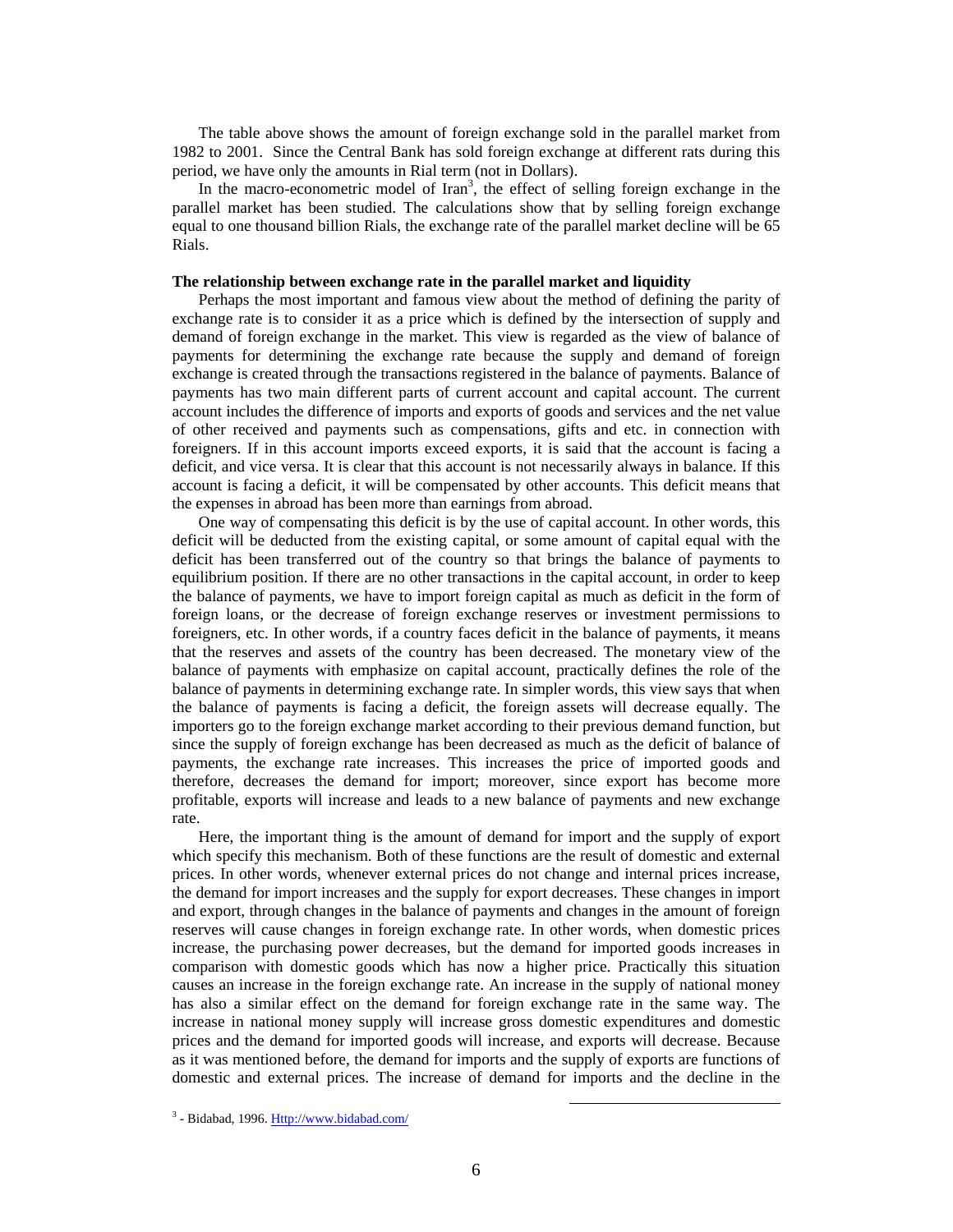supply of exports will lead to balance of payments deficit which means an increase in demand for foreign currency because of the import increase. The interaction between national currency and foreign exchange in the market for exchanging national money into foreign exchange will ultimately lead to the increase of foreign exchange rate. In the second round, this increase will lead to the adjustment of the balance of payments and with higher prices and higher rate of foreign exchange; a new equilibrium will be achieved in the economy. This phenomenon has been prevailing in the economy of Iran after the revolution. The permanent increase of money supply has practically increased domestic prices and has decreased the purchasing power and caused the devaluation of the national currency. Several researches confirm this phenomenon<sup>4</sup>. There are also several papers showing that the permanent increase in the supply of money has caused the slow lose of the value of national currency<sup>5</sup>. In these papers an econometric model for Iran has been evaluated and this hypothesis has been tested. Unfortunately, because of poor data available about the balance of payments, testing this hypothesis faces difficulties. Some of the problems of the balance of payments data have been described in annual economic reports of the Central Bank and papers written by the author in 1994 and 1995. In the research carried out by the author and Komijani (1992), the relationship of Dollar rate in the parallel market and balance of payments has been shown through econometric models. These researches show the strong descriptive effect of the balance of payments variable on the variations of foreign exchange rate in the parallel market. But in spite of these confirmations, because of data problems of the balance of payments, the calculation results are very sensitive to every single year data, and by increasing or decreasing a single observation, the results of calculations will change very much.

In the continuation of the above mentioned researches about the testing this hypothesis whether the continuous increase in the parity rate of Dollar with Rial in the parallel market is because of the increase of liquidity, various calculations have been carried out<sup>6</sup>. This calculation shows that by an increase of one trillion Rial of liquidity, the exchange rate in the parallel market increases 37.5 Rials. The results of the regression of this calculation describe 96 percent of the variations. That is to say, that 96 percent of the changes in foreign exchange rate in the parallel market is due to the increase of liquidity.

Sometimes, economic analysts doubt that the increase of foreign exchange rate is the cause of the increase in liquidity and prices. In this regard they believe that external shocks in the foreign exchange revenues are practically the reason for this increase, or the devaluation policy of the government has increased liquidity and prices.

In order to check the direction of causality, we conduct the following test. The aim of this test is firstly to find out whether the increase in foreign exchange rate has caused the increase of liquidity? Secondly, is it true that the increase of foreign exchange rate has caused prices to increase? In other words, which one is the cause and which one is the effect? To do this, Granger-Sims causality test has been carried out on monthly data. First we test the causality of liquidity and the rate of foreign exchange in the parallel market. Then we test the causality of liquidity and price level. This shows that price level is not the main reason for the increase of liquidity, while, the increase of liquidity is the main source of general price increase.

In short, from the above discussions we conclude that the increase of liquidity not only increases the price level in Iran, but also has caused the increase in the foreign exchange rate. In other words, the increase of liquidity in the country is the cause of decreasing the purchasing power of national currency, and the decrease of parity rate of Rial against foreign exchanges. Therefore, the only way for stabilizing exchange rate is the controlling of liquidity, otherwise, other temporary policies such as those conducted in the previous two decades, are not considered proper policies, because although those policies could have positive effects on the market, but in the long run will ruin the infrastructure for investment<sup>7</sup>.

 $4$  - Komijani and Bidabad, 1990, 1991, and 1992. Http://www.bidabad.com/ <sup>4</sup> - Komijani and Bidabad, 1990, 1991, and 1992.  $\underline{Htp://www.bidabad.com/5}$ <br>
5. Komijani and Bidabad, 1992, and Bidabad, 1994. *Http://www.bidabad.com/* 

 $^5$  - Komijani and Bidabad, 1992, and Bidabad, 1994.  $\underline{Http://www.bidabad.com/}$ <br>  $^6$  - Bidabad, 1994. Http://www.bidabad.com/

<sup>&</sup>lt;sup>6</sup> - Bidabad, 1994. **Http://www.bidabad.com/** 

<sup>&</sup>lt;sup>7</sup> - Economic security and obstacles facing investment (Bidabad, 1995). Http://www.bidabad.com/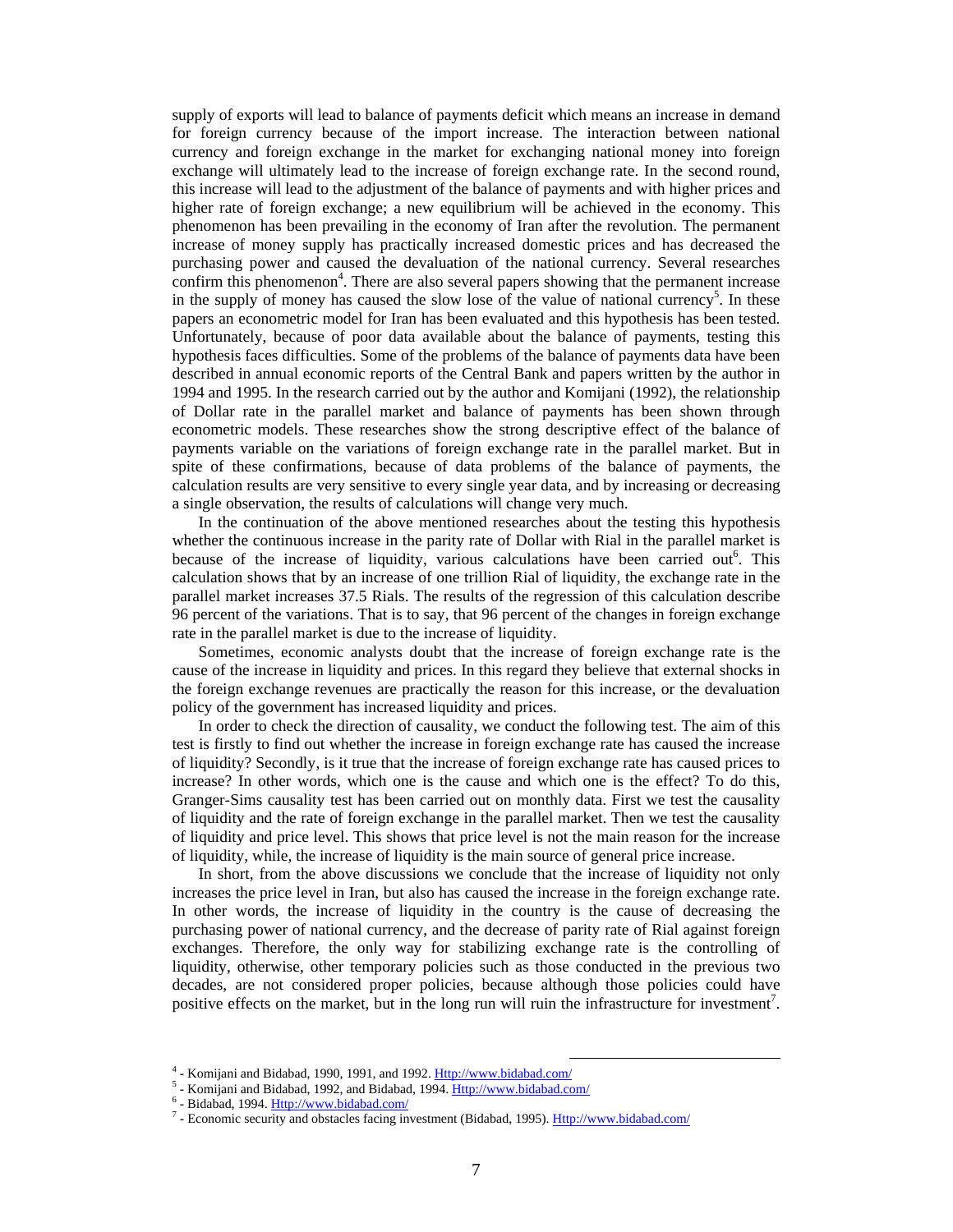Therefore, considering the above discussions, the foreign exchange market should be controlled through mixed exchange and monetary policies.

#### **Time series analysis**

In this section, we test time series for stationarity, to be used in the next sections. The following variables have been tested for unit root. All data are monthly series. Several tests such as  $DF<sup>8</sup>$  and  $ADF<sup>9</sup>$  have been used and by using correlogram, auto-correlation and partial correlation, the necessary differences were extracted to make the series stationary. Tests have been carried out on the followings variables:

- 1. foreign exchange rate
- 2. consumer price index
- 3. liquidity (the broad definition of money  $M_2$ )

 According to the studies, the following table has been prepared which shows the changes for making the variables stationary

**Variable Changes made to make the series stationary** Exchange rate [D(DOLLAR)] First order difference Consumer price index [D(CPI)] First order difference Liquidity  $DLOGM_{2112}=D(log(M_{2}),1,12)$  First order difference and 12 months difference on logarithm

After doing changes to make the series stationary, we concluded that:

- 1. The logarithm of most of the series increases stationarity
- 2. Some monetary series and prices needed 12 months difference
- 3. Therefore, the following variables can be regarded as I(1) variables
	- $\bullet$  D(Log(Dollar), ,12)
	- $D(Log(CPI), 12)$
	- $D(Log(M_2), 12)$

#### **Causality between the main variables**

The previous studies and the assumptions of the present study are based on the tight relationship between monetary variables, foreign exchange rate and prices. In this section we use causality tests on these variables. In the other words, we want to test the direction of the effect on foreign exchange rate by the monetary variable and general price level.

By previous section, we found out the difference orders to make necessary time series stationary. Now we use these results. Before evaluating the causality between the variables, in order to find the correct form of Granger relationship, we have to check for their cointegration.

If the residual of long term regression of the two variables are stationary, or in other words, they have not a unit root, the two variables are co-integrated. If so, their simple difference will not be enough for regression and therefore, the model should be used as  $ECM<sup>10</sup>$ . Although this correction can explain the short variations of the model around the long term trend by inserting an error item which has been obtained from the long run equation, but it adds its own problems to the model. For example, if the specification of the model is not strictly supported by economic theory, the results of the Error Correction Model will have conceptual problems.

#### **Theoretical dynamic causality among variables**

When we define a regression, we implicitly presuppose that what variable or variables explain other variable which is defined as dependant variable. It means that we define the causality relationship in which, by changing a variable, the dependant variable will change. This causality relationship can be one way relationship, or two ways. If X causes Y, but Y has no effect on X, it is a one way relationship. But if X affects Y, and Y affects X, then we have

 $8\overline{\phantom{1}}$  Dickey Euller <sup>8</sup> - Dickey-Fuller.

<sup>9</sup> - Augmented Dickey-Fuller.

<sup>&</sup>lt;sup>10</sup> - Error Correction Model.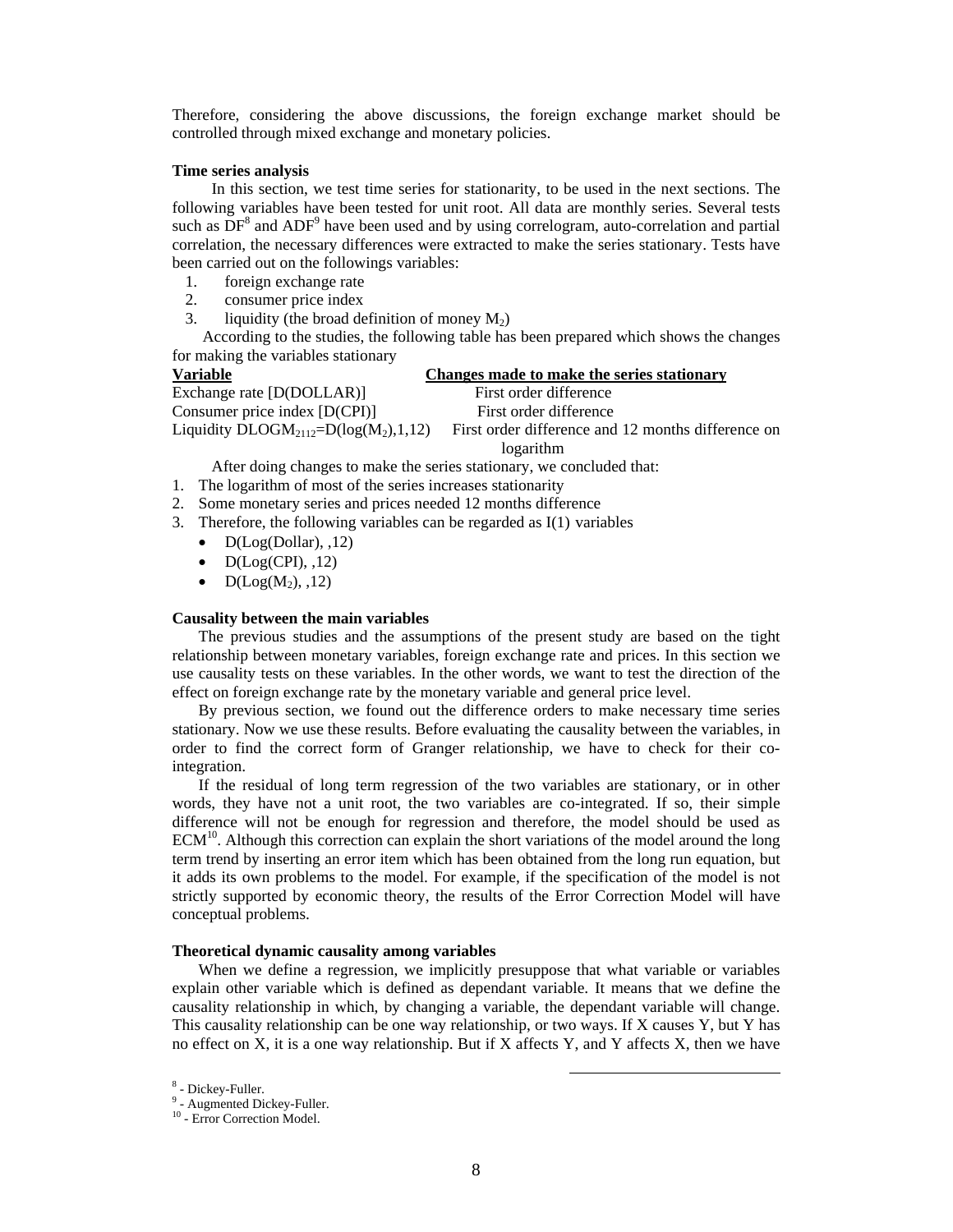two-ways or polar relationship. One of the methods for causality test is Granger test. This test is based on this concept that the future can not affect the past or the present time. The test is a kind of VAR(k) test:

$$
Y_{t} = \alpha_{10} + \sum_{i=1}^{k} a_{ij} X_{t-j} + \sum_{j=1}^{k} \beta_{1j} Y_{t-j} + e_{1t}
$$
  

$$
X_{t} = \alpha_{20} + \sum_{j=1}^{X} a_{2j} X_{t-j} + \sum_{j=1}^{K} \beta_{2j} Y_{t-j} + e_{2t}
$$

Upon the above equations we can evaluate the following different cases:

- 1. If  $\{\alpha_{11}, \alpha_{12}, \dots, \alpha_{1k}\}\neq 0$  and  $\{\beta_{21}, \beta_{22}, \dots, \beta_{2k}\}=0$ , there is a one way causality relationship from X to Y.
- 2. If  $\{\alpha_{11}, \alpha_{12}, \dots, \alpha_{1k}\}=0$  and  $\{\beta_{21}, \beta_{22}, \dots, \beta_{2k}\}\neq 0$ , there is a one way causality relationship from Y to X.
- 3. If  $\{\alpha_{11}, \alpha_{12}, ..., \alpha_{1k}\}\neq 0$  and  $\{\beta_{21}, \beta_{22}, ..., \beta_{2k}\}\neq 0$ , there is a two ways causality relationship between Y and X.

In order to test the above hypothesis, we use F statistics. This test will be carried out after testing for stationarity and making variables stationary before further use.

In order to find the causality relationship between the main variables, the triangle below is important. That is to say, we want to know which of the three variables of foreign exchange rate, price and liquidity is the cause of changes in other variables and how deep this effect is and then, find out which variable works as catalyst.



To solve the model, we explain the triangular causality relationship. We want to know how the three variables X, Y, and Z affect each others. On the basis of previous definitions we define:

1. One way chain relationship if:

a- X affects Y

- b- Y does not affect X
- c- Y affects Z
- d- Z does not affect T
- e- X affects Z (through Y)
- f- Z does not affect Z

We say that there is a one way relationship from  $X$  to  $Y$  and to  $Z$ :

$$
X \longrightarrow Y \longrightarrow Z
$$

For example, rain  $(X)$  increases water  $(Y)$ , and water grows the plants  $(Z)$ .

- 2. Two to one, one way relationship if:
	- a- X does not affect Y
	- b- Y affects X
	- c- X affects Z
	- d- Z does not affect X
	- e- Y affects Z
	- f- Z does not affect Y

We say both X and Y affect Z:

$$
\begin{array}{c}\nX \searrow \\
Y \nearrow\n\end{array}
$$

For example, rain  $(X)$  and sunshine  $(Y)$  cause plants  $(Z)$  grow.

Z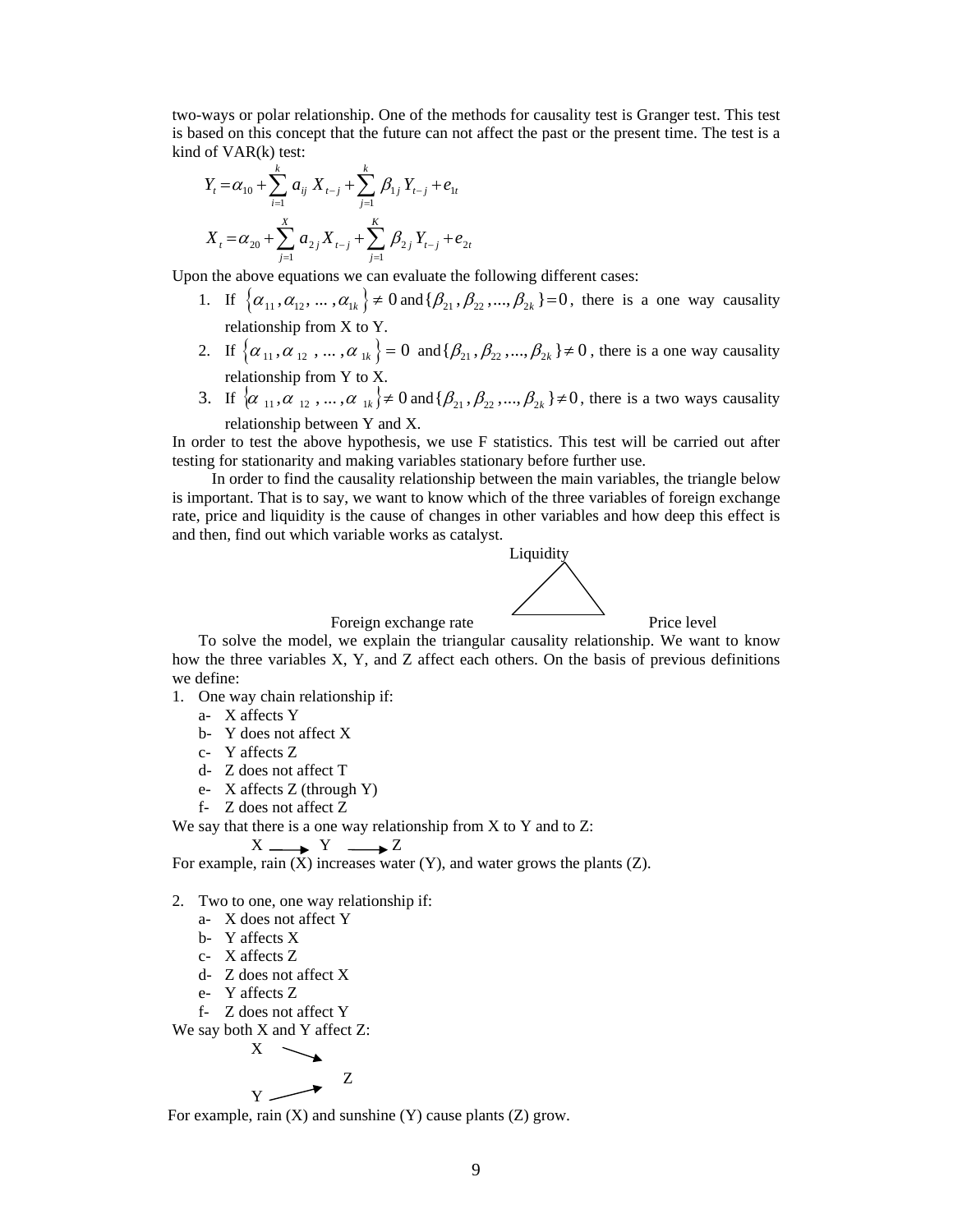3- Causality relationship with, or without catalyst, if:

a- X affects Y

- b- Y does not affect X
- c- Y affects Z
- d- Z does not affect Y
- e- X affects Z (with, or without catalyst)
- f- Z does not affect Z

We say that there is a one way relationship from  $X$  to  $Y$  and  $Z$ . That is to say:



For example, rain  $(X)$  causes the growth of plants  $(Z)$  and increase of humidity  $(Y)$ , and humidity (Y) also helps the growth of plants.

4- Annular causality relationship, if:

a- X affects Y

b- Y does not affect X

c- Y affects Z

- d- Z does not affect Y
- e- X does not affect Z

f- Z affects X



For example, income (X), causes investment (Y) and investment (Y) creates employment (Z), and employment again creates more income (X).

5- Annular one way causality relationship with partial feed back, if:

a- X affects Y

- b- Y does not affect X
- c- Y affects Z
- d- Z affects Y
- e- X affects Z (indirectly)
- f- Z does not affect X

$$
X \longrightarrow Z \longrightarrow Y
$$

6- Annular causality relationship with complete feed back, if:

- a- X affects Y
- b- Y affects X
- c- Y affects Z
- d- Z affects Y
- e- X affects Z (indirectly)
- f- Z does not affect X (indirectly)

 $X \xrightarrow{p} Y \xrightarrow{r} Z$ 

For example, humidity  $(X)$  causes plants  $(Y)$  to grow, and the growth of plants causes the increase of humidity  $(X)$ . But the growth of plants  $(Y)$  creates natural fertilizer  $(Z)$ , and fertilizer causes more growth of plants (Y), and the creation of natural fertilizer also directly increases the humidity (Z).

- 7- The causality effect of one to two with one feed back, if:
	- a- X affects Y
	- b- Y does not affect X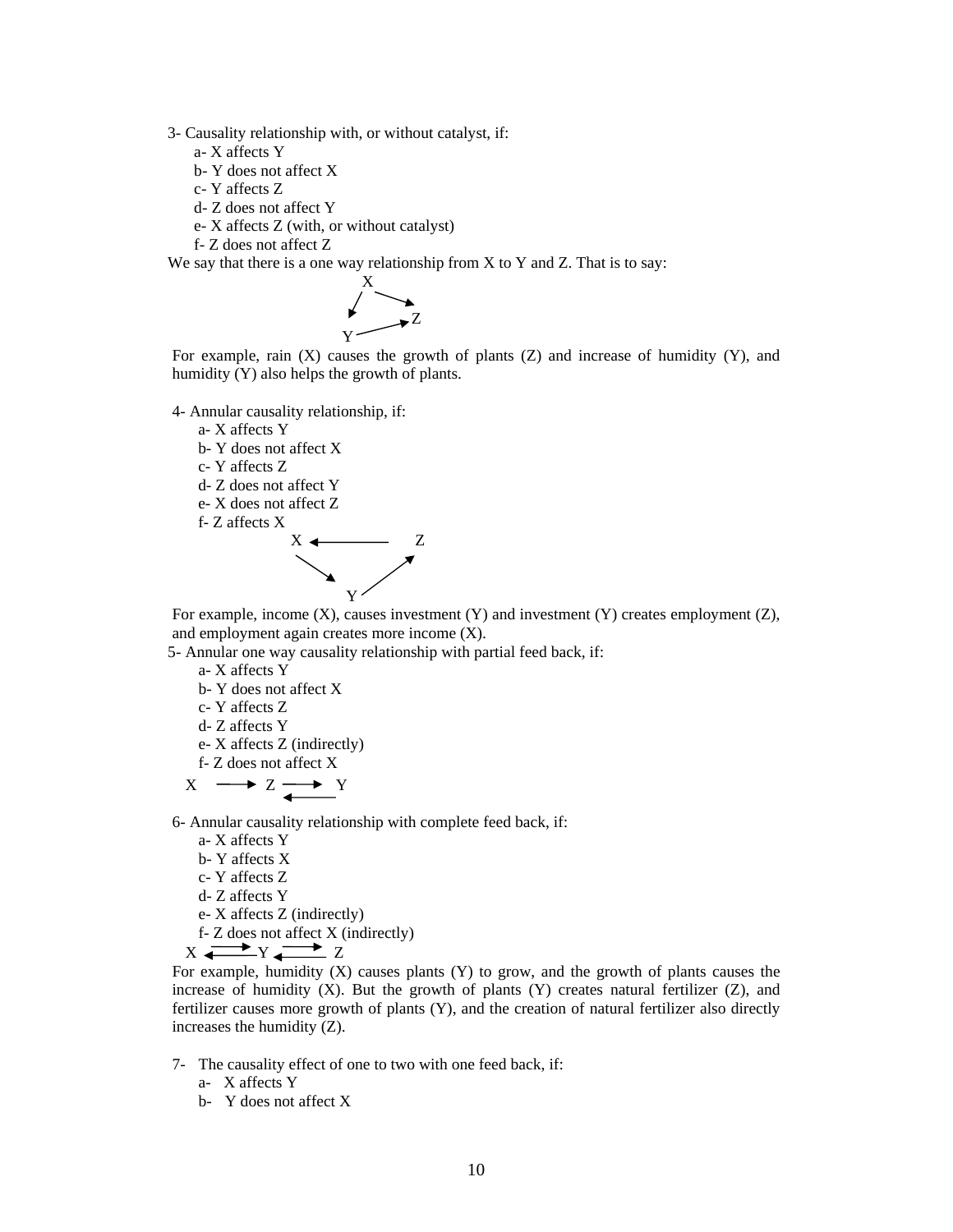- c- Y affects Z
- d- Z affects Y
- e- X affects Z
- f- Z does not affect X (directly)



8- Causality effect of one on two (with two feed backs), if:

- a- X affects Y
- b- Y affects X
- c- Y affects Z
- d- Z affects Y
- e- X affects Z (directly)
- f- Z does not affect X (directly)



- 9- Annular causality effect with one feed back, if:
	- a- X does not affect Y (directly)
	- b- Y affects X
	- c- T does not affect Z (directly)
	- d- Z affects Y
	- e- X affects Z (directly)
	- f- Z affects X (directly)



- 10- Annular causality with complete feed back, if:
	- a- X affects Y (direct and indirectly)
	- b- Y affects X (direct and indirectly)
	- c- Y affects Z (direct and indirectly)
	- d- Z affects Y (direct and indirectly)
	- e- X affects Z (direct and indirectly)
	- f- Z affects X (direct and indirectly)



## **The dynamic causality among variables (practical)**

Regarding the mentioned cases in the previous section**,** by using Granger causality test, we test the variables two by two and with different lags. The first group of tests includes testing causality among three variables in a range of 1 to 24 lags:

- The first order difference of Dollar rate series with 12 months seasonal adjustment (ddollar)
- The first order difference of liquidity with 12 months seasonal adjustment (dm2112)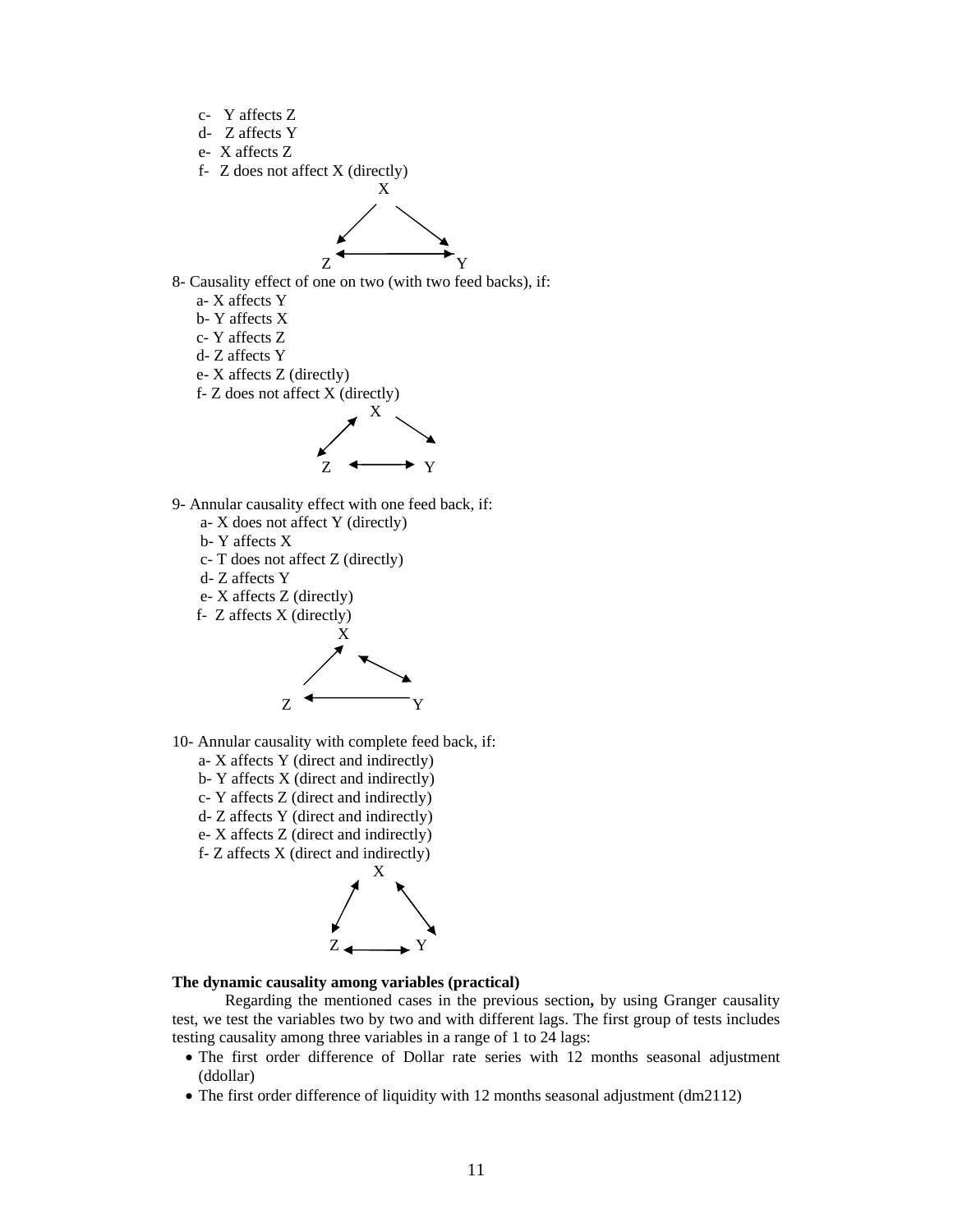• The first order difference of consumer price index with 12 months seasonal adjustment (dcpi112)

The second group of tests is similar with the first group with one difference that the logarithms of variables are used instead of the original ones.

The summary of the results of these tests are presented in the next tables and diagrams. The table of F statistics defines the probability for accepting the null hypothesis. This hypothesis is defined as follows:

 $H<sub>0</sub>$ : The variable one is not the cause of the second variable.

 $H<sub>1</sub>$ : The variable one is the cause of the second variable.

If the calculated F is greater than F in the table, we reject the null hypothesis, and if the calculated F is smaller than F in the table, we accept the null hypothesis.

The following table gives F statistics for large number of observations (more than 120 in this case) and the degree of freedom of the enumerator equal to 5 percent and 1 percent level of significance:

|                                      | $\Gamma$ statistics for a humber of observations over 120 and degree of recuoin of humerator (iag) |      |      |      |      |      |      |      |      |      |      |      |      |      |
|--------------------------------------|----------------------------------------------------------------------------------------------------|------|------|------|------|------|------|------|------|------|------|------|------|------|
| Lags                                 |                                                                                                    |      |      |      |      |      |      |      |      | 10   |      |      | 20   | 24   |
| 5%<br>level<br>of<br>significance F  | 3.84                                                                                               | 3.00 | 2.60 | 2.37 | 221  | 2.10 | 2.01 | 1.94 | . 88 | 1.83 |      | 1.67 | 1.57 | 1.52 |
| 1%<br>level<br>-of<br>significance F | 6.63                                                                                               | 4.61 | 3.78 | 3.32 | 3.02 | 2.80 | 2.64 | 2.51 | 2.41 | 2.32 | 2.18 | 2.04 | .88  | . 79 |

 $F$  statistics for a number of observations over 120 and degree of freedom of numerator (lag)

By considering the next tables and the graphs for a simple non-logarithmic model, we conclude:

- 1- The change in Dollar rate, after at least 1 month, will lead to change in liquidity.
- 2- The change in liquidity will affect Dollar rate after 1 month and its further effects appear after 9 to 11 months and again after 2 years changes the Dollar rate.
- 3- Changes in prices affect liquidity after a lag of 8 months to 2 years.
- 4- Liquidity changes will affect prices after 1 year.
- 5- Price changes affect Dollar rate after 1 month.
- 6- Changes in Dollar rate affects CPI in every lags.

In short, with the analysis of the above conclusions, at 95% of significance level we can draw the following diagram:

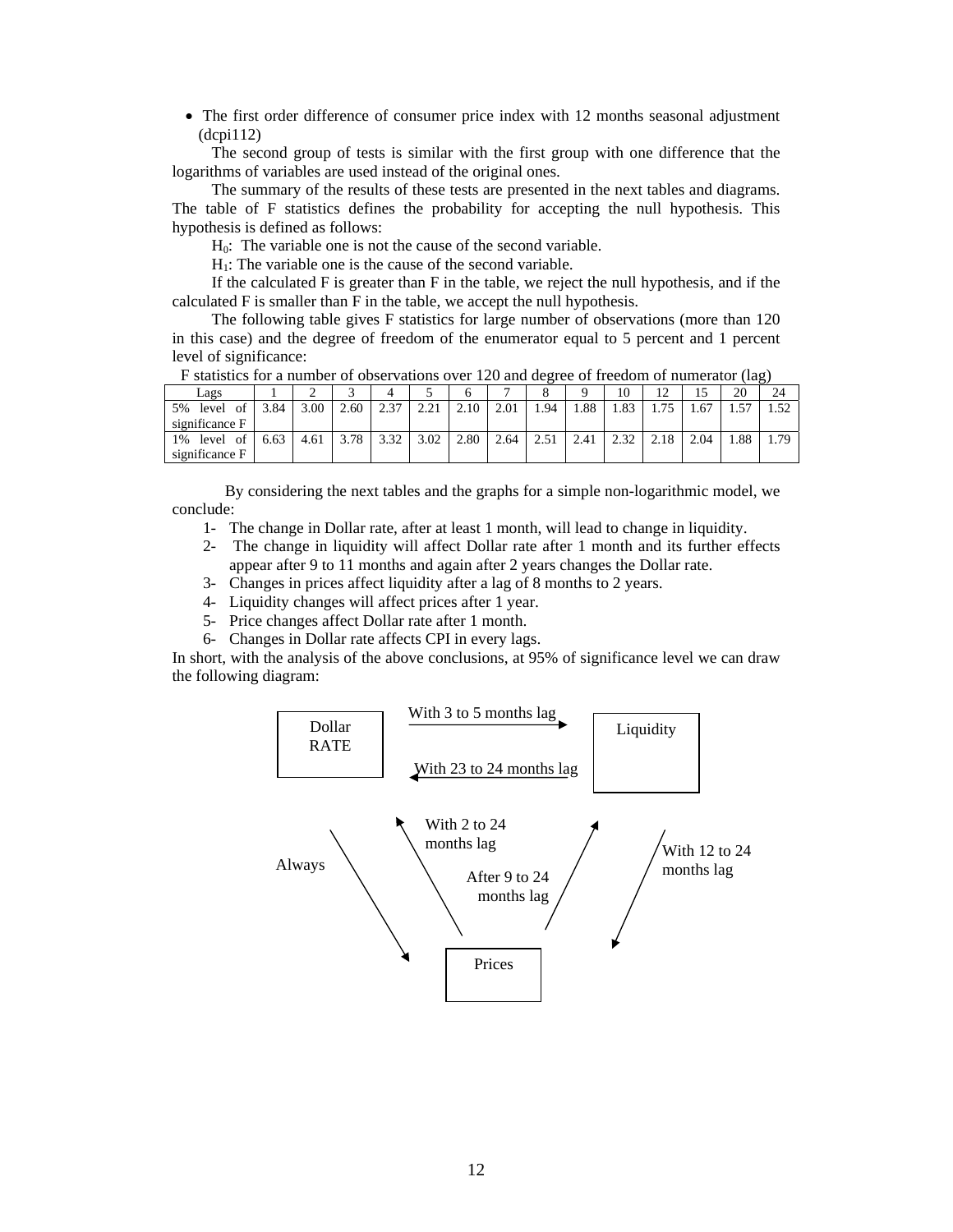| <b>Simple</b>           | <b>F-Statistics</b> |            |               |               |               |               |  |
|-------------------------|---------------------|------------|---------------|---------------|---------------|---------------|--|
|                         | ddollar112          | dm2112     | $d$ cpi $112$ | dm2112        | $d$ cpi $112$ | ddollar112    |  |
|                         | does not            | does not   | does not      | does not      | does not      | does not      |  |
|                         | Granger             | Granger    | Granger       | Granger       | Granger       | Granger       |  |
| Number                  | cause               | cause      | cause         | cause         | cause         | cause         |  |
| of Lags                 | dm2112              | ddollar112 | dm2112        | $d$ cpi $112$ | ddollar112    | $d$ cpi $112$ |  |
| 1                       | 2.754               | 3.292      | 0.148         | 0.250         | 2.257         | 6.882         |  |
| $\overline{c}$          | 3.980               | 1.220      | 0.268         | 0.784         | 8.270         | 4.553         |  |
| 3                       | 6.872               | 1.444      | 0.071         | 0.459         | 5.796         | 2.950         |  |
| $\overline{\mathbf{4}}$ | 5.729               | 0.857      | 0.868         | 0.356         | 4.901         | 3.784         |  |
| 5                       | 4.883               | 1.116      | 1.408         | 1.157         | 6.056         | 3.440         |  |
| 6                       | 4.091               | 1.626      | 1.285         | 1.291         | 5.095         | 3.334         |  |
| $\overline{7}$          | 4.776               | 1.379      | 1.302         | 1.267         | 5.383         | 4.325         |  |
| 8                       | 4.221               | 1.150      | 1.347         | 0.961         | 5.225         | 3.775         |  |
| 9                       | 4.345               | 1.780      | 3.038         | 0.930         | 4.265         | 4.127         |  |
| 10                      | 4.244               | 1.747      | 2.715         | 0.818         | 3.790         | 3.657         |  |
| 11                      | 3.918               | 1.649      | 2.496         | 1.175         | 3.367         | 4.448         |  |
| 12                      | 3.700               | 0.742      | 2.176         | 1.859         | 2.456         | 2.577         |  |
| 13                      | 3.403               | 0.694      | 2.137         | 1.863         | 2.335         | 2.509         |  |
| 14                      | 3.157               | 0.671      | 2.036         | 2.014         | 2.473         | 2.339         |  |
| 15                      | 2.780               | 0.637      | 2.075         | 1.739         | 2.198         | 2.622         |  |
| 16                      | 2.541               | 0.696      | 2.173         | 1.959         | 2.232         | 2.250         |  |
| 17                      | 2.505               | 0.715      | 2.197         | 1.849         | 2.107         | 2.102         |  |
| 18                      | 2.345               | 0.801      | 2.433         | 1.815         | 2.227         | 2.057         |  |
| 19                      | 2.294               | 0.943      | 2.546         | 1.699         | 2.095         | 1.992         |  |
| 20                      | 2.320               | 1.097      | 2.382         | 1.558         | 1.998         | 1.852         |  |
| 21                      | 2.419               | 1.050      | 1.997         | 1.629         | 2.063         | 1.866         |  |
| 22                      | 2.753               | 1.142      | 1.801         | 1.628         | 2.185         | 1.907         |  |
| 23                      | 2.500               | 1.620      | 1.732         | 1.640         | 2.190         | 1.862         |  |
| 24                      | 2.363               | 1.633      | 1.634         | 1.697         | 1.591         | 1.597         |  |

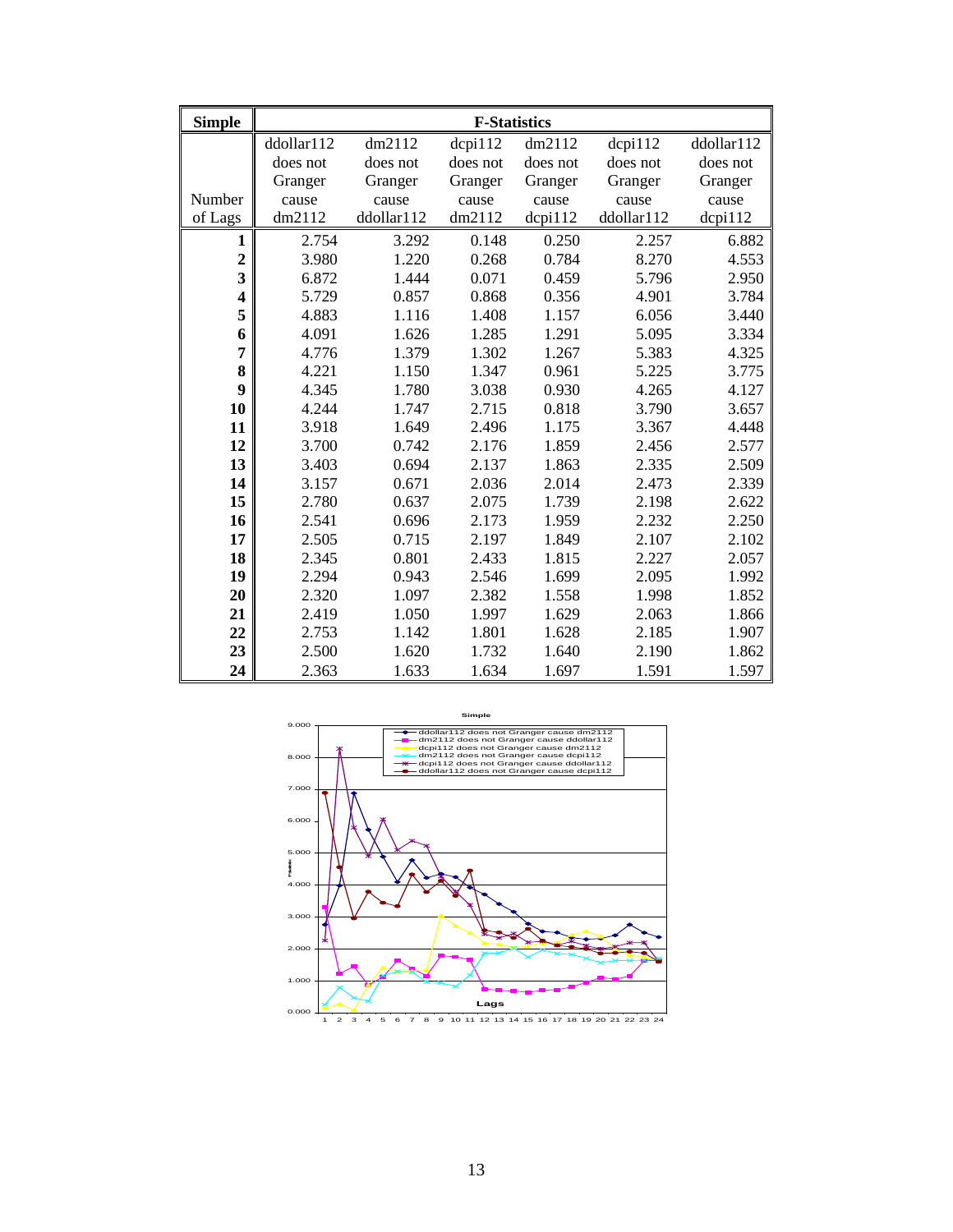| <b>Simple</b>           | <b>Probability</b> |            |               |               |               |               |  |
|-------------------------|--------------------|------------|---------------|---------------|---------------|---------------|--|
|                         | ddollar11          | dm2112     | $d$ cpi $112$ | dm2112        | $d$ cpi $112$ | ddollar11     |  |
|                         | 2 does not         | does not   | does not      | does not      | does not      | 2 does not    |  |
|                         | Granger            | Granger    | Granger       | Granger       | Granger       | Granger       |  |
| Number                  | cause              | cause      | cause         | cause         | cause         | cause         |  |
| of Lags                 | dm2112             | ddollar112 | dm2112        | $d$ cpi $112$ | ddollar112    | $d$ cpi $112$ |  |
| 1                       | 0.098              | 0.071      | 0.700         | 0.617         | 0.134         | 0.009         |  |
| $\overline{2}$          | 0.020              | 0.297      | 0.764         | 0.457         | 0.000         | 0.011         |  |
| $\overline{\mathbf{3}}$ | 0.000              | 0.231      | 0.975         | 0.710         | 0.000         | 0.034         |  |
| 4                       | 0.000              | 0.490      | 0.483         | 0.839         | 0.000         | 0.005         |  |
| 5                       | 0.000              | 0.353      | 0.223         | 0.332         | 0.000         | 0.005         |  |
| 6                       | 0.000              | 0.143      | 0.266         | 0.263         | 0.000         | 0.004         |  |
| $\overline{7}$          | 0.000              | 0.217      | 0.251         | 0.268         | 0.000         | 0.000         |  |
| 8                       | 0.000              | 0.333      | 0.222         | 0.467         | 0.000         | 0.000         |  |
| 9                       | 0.000              | 0.076      | 0.002         | 0.499         | 0.000         | 0.000         |  |
| 10                      | 0.000              | 0.075      | 0.004         | 0.611         | 0.000         | 0.000         |  |
| 11                      | 0.000              | 0.091      | 0.006         | 0.307         | 0.000         | 0.000         |  |
| 12                      | 0.000              | 0.707      | 0.014         | 0.042         | 0.006         | 0.004         |  |
| 13                      | 0.000              | 0.766      | 0.014         | 0.037         | 0.007         | 0.004         |  |
| 14                      | 0.000              | 0.799      | 0.017         | 0.019         | 0.003         | 0.006         |  |
| 15                      | 0.000              | 0.839      | 0.013         | 0.048         | 0.009         | 0.001         |  |
| 16                      | 0.001              | 0.793      | 0.007         | 0.018         | 0.006         | 0.006         |  |
| 17                      | 0.001              | 0.782      | 0.006         | 0.026         | 0.010         | 0.010         |  |
| 18                      | 0.003              | 0.695      | 0.001         | 0.027         | 0.005         | 0.011         |  |
| 19                      | 0.003              | 0.531      | 0.000         | 0.041         | 0.008         | 0.013         |  |
| 20                      | 0.002              | 0.361      | 0.001         | 0.070         | 0.011         | 0.022         |  |
| 21                      | 0.001              | 0.411      | 0.009         | 0.049         | 0.008         | 0.019         |  |
| 22                      | 0.000              | 0.314      | 0.021         | 0.047         | 0.004         | 0.015         |  |
| 23                      | 0.000              | 0.051      | 0.027         | 0.042         | 0.003         | 0.017         |  |
| 24                      | 0.001              | 0.047      | 0.041         | 0.030         | 0.056         | 0.055         |  |



The same study regarding the logarithms of the variables gives the following conclusions:

- 1- Change of Dollar rate affects liquidity after 3 to 5 months.
- 2- Change of liquidity does not affect the Dollar rate.
- 3- Price changes after 3 months affect liquidity.
- 4- Liquidity change does not affect prices.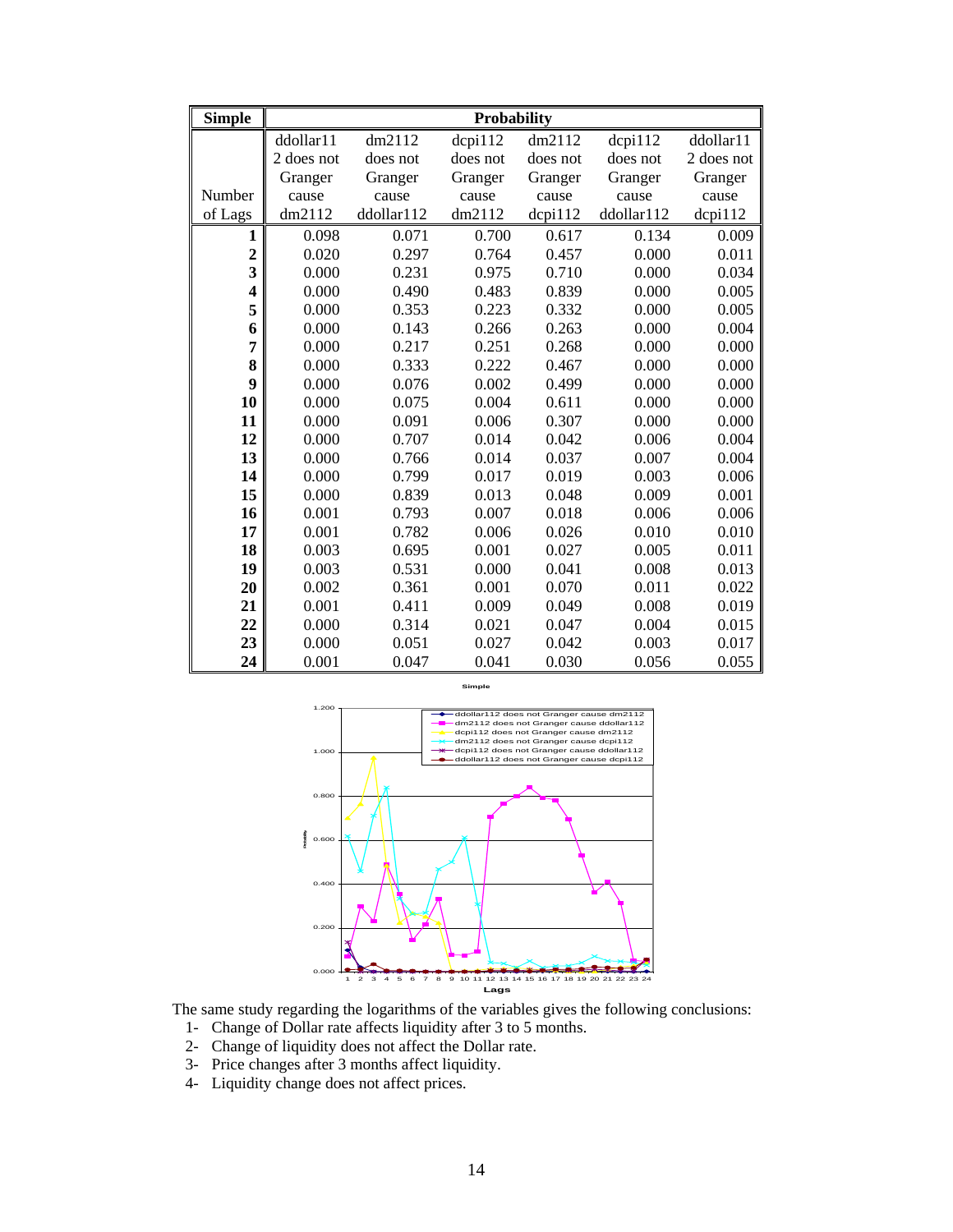- 5- Price changes after 6 to 11 months and also after 13 to 15 months causes changes in Dollar rate.
- 6- Changes in Dollar rate causes changes in prices after 11 months.

In short, the above conclusions can be shown at 95% level of significance in the diagram below:



| Log                     | <b>F-Statistics</b> |              |            |            |              |              |  |
|-------------------------|---------------------|--------------|------------|------------|--------------|--------------|--|
|                         |                     | dlogm2112    | dlogcpi11  | dlogm211   | dlogcpi112   |              |  |
|                         | Dlogdollar11        | does not     | 2 does not | 2 does not | does not     | dlogdollar11 |  |
| No.                     | 2 does not          | Granger      | Granger    | Granger    | Granger      | 2 does not   |  |
| of                      | Granger             | cause        | cause      | cause      | cause        | Granger      |  |
| Lag                     | cause               | dlogdollar11 | dlogm211   | dlogcpi11  | dlogdollar11 | cause        |  |
| S                       | dlogm2112           | 2            | 2          | 2          | 2            | dlogcpi112   |  |
| $\mathbf{1}$            | 0.640               | 0.025        | 3.308      | 0.374      | 0.441        | 0.274        |  |
| $\overline{c}$          | 1.910               | 1.789        | 1.586      | 0.226      | 0.273        | 1.323        |  |
| 3                       | 4.043               | 1.127        | 2.737      | 0.405      | 1.006        | 1.093        |  |
| $\overline{\mathbf{4}}$ | 3.175               | 0.814        | 2.097      | 0.341      | 0.686        | 0.879        |  |
| 5                       | 2.397               | 1.061        | 1.734      | 0.923      | 1.811        | 1.007        |  |
| 6                       | 1.966               | 0.972        | 1.408      | 0.763      | 2.467        | 1.271        |  |
| $\overline{7}$          | 1.809               | 0.959        | 1.351      | 0.643      | 2.368        | 1.007        |  |
| 8                       | 1.614               | 0.945        | 1.166      | 0.527      | 2.274        | 0.920        |  |
| 9                       | 1.752               | 0.921        | 1.552      | 0.570      | 2.102        | 0.836        |  |
| 10                      | 1.544               | 1.029        | 1.393      | 0.629      | 2.449        | 0.881        |  |
| 11                      | 1.425               | 1.661        | 1.263      | 0.917      | 2.120        | 2.077        |  |
| 12                      | 0.875               | 0.874        | 0.826      | 0.413      | 1.455        | 1.519        |  |
| 13                      | 0.742               | 0.796        | 0.851      | 0.385      | 1.920        | 2.059        |  |
| 14                      | 0.660               | 0.722        | 0.697      | 0.483      | 1.823        | 1.819        |  |
| 15                      | 0.644               | 0.731        | 0.721      | 0.475      | 2.180        | 2.779        |  |
| 16                      | 0.593               | 0.823        | 0.780      | 0.540      | 1.555        | 2.759        |  |
| 17                      | 0.698               | 0.773        | 0.855      | 0.480      | 1.475        | 2.558        |  |
| 18                      | 0.720               | 0.769        | 0.910      | 0.560      | 1.580        | 2.193        |  |
| 19                      | 0.693               | 0.854        | 0.854      | 0.559      | 1.521        | 2.185        |  |
| 20                      | 0.687               | 0.816        | 0.834      | 0.559      | 1.383        | 2.114        |  |
| 21                      | 0.712               | 0.777        | 0.805      | 0.584      | 1.323        | 2.126        |  |
| 22                      | 0.701               | 0.761        | 0.814      | 0.602      | 1.323        | 2.379        |  |
| 23                      | 0.595               | 0.752        | 0.914      | 0.541      | 1.509        | 2.569        |  |
| 24                      | 0.599               | 0.840        | 0.796      | 0.561      | 0.965        | 2.398        |  |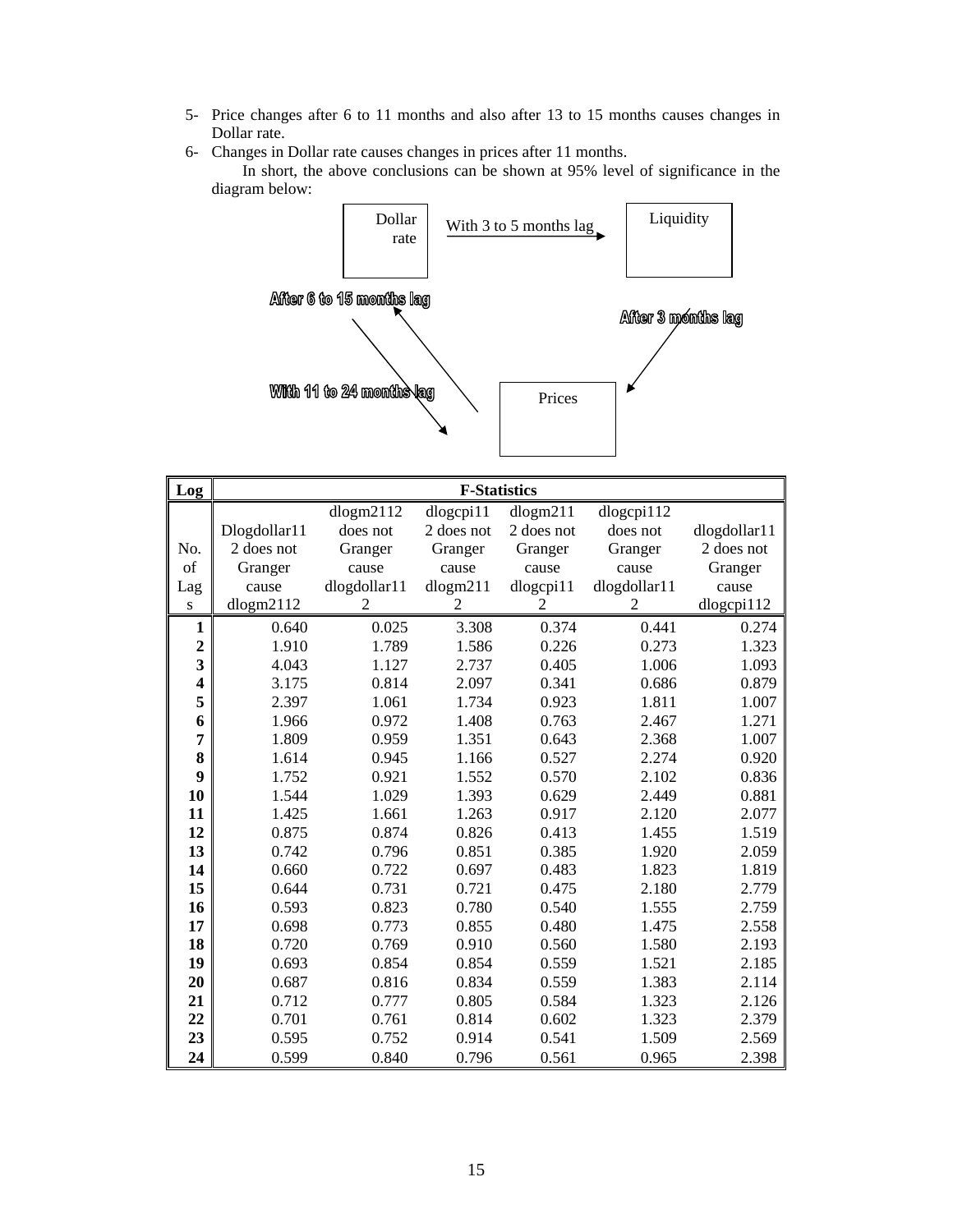**Logarithm**



| Log                     | <b>Probability</b> |               |            |            |               |               |  |
|-------------------------|--------------------|---------------|------------|------------|---------------|---------------|--|
|                         | dlogdollar112      | dlogm2112     | dlogcpi112 | dlogm2112  | dlogcpi112    | dlogdollar112 |  |
|                         | does not           | does not      | does not   | does not   | does not      | does not      |  |
| No.                     | Granger            | Granger       | Granger    | Granger    | Granger       | Granger       |  |
| of                      | cause              | cause         | cause      | cause      | cause         | cause         |  |
| Lags                    | dlogm2112          | dlogdollar112 | dlogm2112  | dlogcpi112 | dlogdollar112 | dlogcpi112    |  |
| 1                       | 0.424              | 0.872         | 0.070      | 0.541      | 0.507         | 0.600         |  |
| $\boldsymbol{2}$        | 0.151              | 0.170         | 0.207      | 0.797      | 0.761         | 0.268         |  |
| $\overline{\mathbf{3}}$ | 0.008              | 0.339         | 0.044      | 0.749      | 0.391         | 0.353         |  |
| 4                       | 0.015              | 0.517         | 0.082      | 0.849      | 0.602         | 0.477         |  |
| 5                       | 0.039              | 0.383         | 0.128      | 0.467      | 0.113         | 0.415         |  |
| 6                       | 0.073              | 0.445         | 0.213      | 0.599      | 0.026         | 0.273         |  |
| 7                       | 0.088              | 0.462         | 0.228      | 0.719      | 0.025         | 0.427         |  |
| 8                       | 0.124              | 0.480         | 0.321      | 0.834      | 0.025         | 0.501         |  |
| 9                       | 0.081              | 0.507         | 0.133      | 0.819      | 0.032         | 0.583         |  |
| 10                      | 0.129              | 0.421         | 0.186      | 0.787      | 0.009         | 0.552         |  |
| 11                      | 0.167              | 0.087         | 0.249      | 0.525      | 0.022         | 0.025         |  |
| 12                      | 0.573              | 0.573         | 0.623      | 0.956      | 0.147         | 0.123         |  |
| 13                      | 0.718              | 0.663         | 0.604      | 0.973      | 0.032         | 0.020         |  |
| 14                      | 0.808              | 0.748         | 0.774      | 0.939      | 0.040         | 0.041         |  |
| 15                      | 0.833              | 0.748         | 0.759      | 0.950      | 0.009         | 0.000         |  |
| 16                      | 0.884              | 0.656         | 0.705      | 0.921      | 0.090         | 0.000         |  |
| 17                      | 0.799              | 0.720         | 0.627      | 0.958      | 0.113         | 0.001         |  |
| 18                      | 0.784              | 0.732         | 0.566      | 0.922      | 0.075         | 0.006         |  |
| 19                      | 0.819              | 0.638         | 0.638      | 0.929      | 0.089         | 0.005         |  |
| 20                      | 0.831              | 0.689         | 0.669      | 0.934      | 0.143         | 0.007         |  |
| 21                      | 0.812              | 0.740         | 0.709      | 0.923      | 0.174         | 0.006         |  |
| 22                      | 0.829              | 0.764         | 0.703      | 0.917      | 0.172         | 0.001         |  |
| 23                      | 0.923              | 0.781         | 0.579      | 0.956      | 0.082         | 0.000         |  |
| 24                      | 0.925              | 0.678         | 0.736      | 0.949      | 0.516         | 0.001         |  |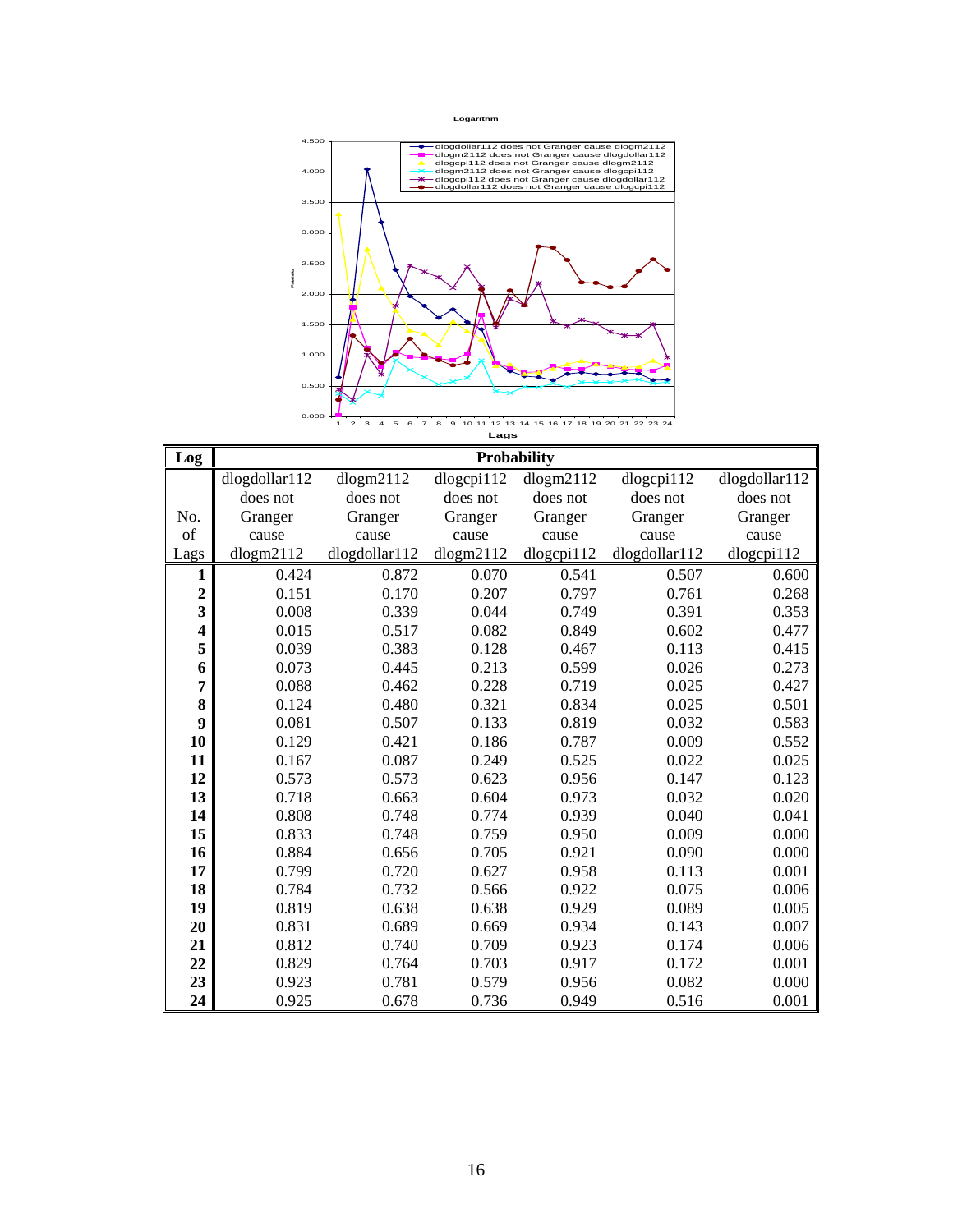

Adding up the above results, we can draw the following diagram for short term analysis:



The following diagram is for more than a year analysis:



The above diagrams show that foreign exchange rate can not be regulated by changing liquidity in less than a month and the results show that only general price level can affect this variable. But in one to two years analysis, foreign exchange rate can be regulated by liquidity control. In other words, the long run trend of foreign exchange rate is affected by liquidity and price level changes, but since price changes have also short term effects on foreign exchange rate, therefore, we can change this hypothesis in error correction model as follows:

Foreign exchange rate  $=$  long term function (price level, liquidity) + error

If in the first order stationary condition of the three variables of foreign exchange rate, liquidity and price level, the co-integrated regression creates stationary error, we follow the error correction model.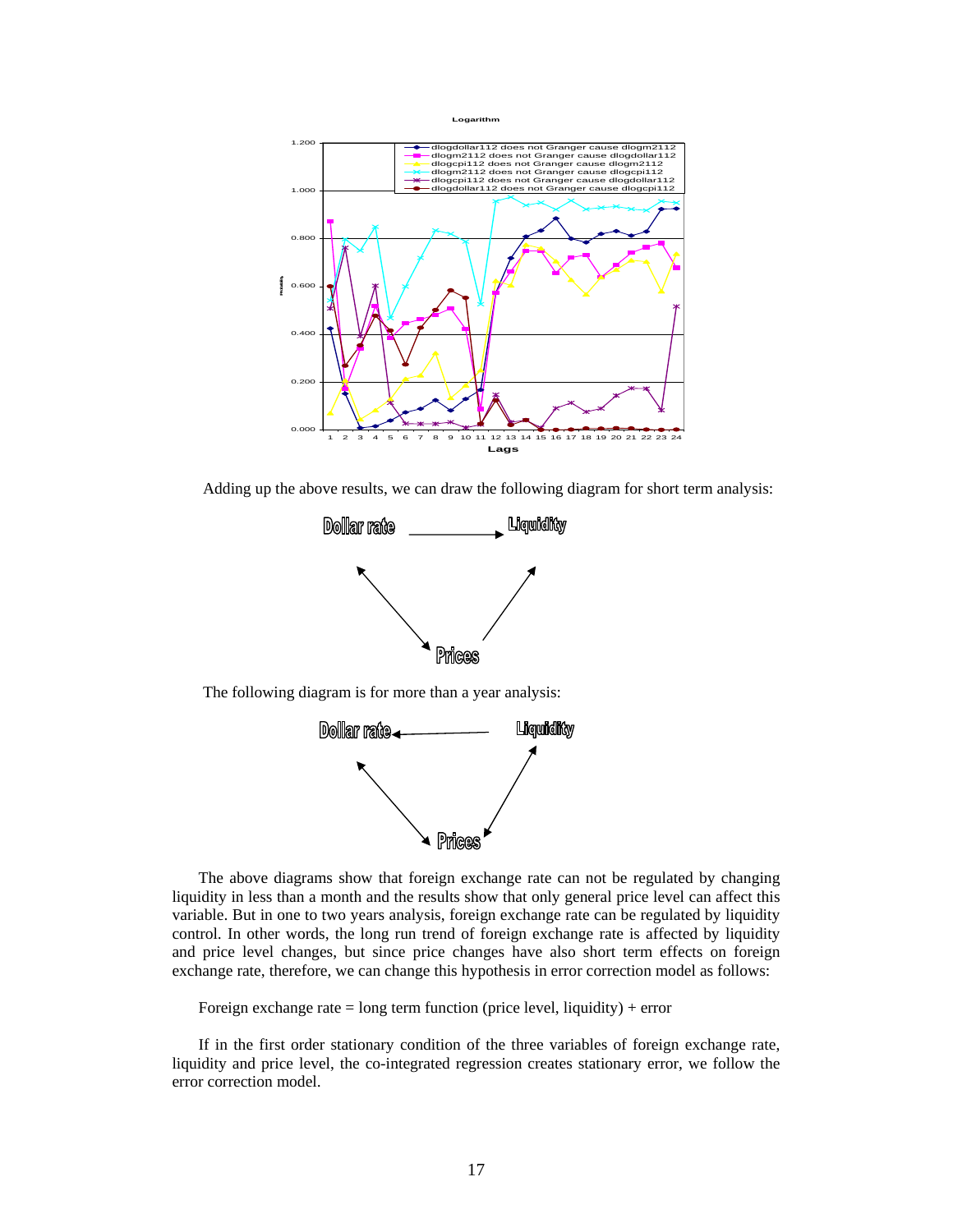After the study of foreign exchange rate, liquidity and price index variables and making them stationary, we follow the model with stationary variables. With the estimation of long run function, we realized that the existing co-linearity between liquidity and CPI, practically the obtained weights are not as they were expected and therefore, it is not possible to follow error correction model.

On the basis of obtained graphs and results for long run effects, we consider the three following relationships:

EQ1: DOLLAR=C(1)\*M2+ C(2)\*DUMMY8000 + C(3)\*DUMMY8000\*M2 + C(4) + reseq1 EQ2: M2= C(11)\*CPI+C(12) +C(13)\*DUMMY8000+C(14)\*DUMMY8000\*CPI+ reseq2 EQ3: CPI= (C(21)+C(22)\*DUMMY8000)\*DOLLAR+(C(23)+C(24)\*DUMMY8000)\*M2  $+C(25)+C(26) *DUMMY8000 + reseq3$ 

These equations show the mathematical causality relationship between our variables. Regarding the existence of high co-linearity between liquidity and price level, the price variable has been omitted from the first equation. In order to consider the policies for fixing Dollar rate at 8000 Rials, the dummy variable "dummy8000" has been introduced into the model which affects the intercept, as well as the slope. The amount of this dummy from the 1<sup>th</sup> month of 1998 and afterwards is one, and for other times is zero. The long term regression results regarding the structural changes in foreign exchange rates, and graphs are presented on the next pages.

Dependent Variable: DOLLAR Method: Least Squares Date: 05/17/04 Time: 10:20 Sample(adjusted): 1365:01 1380:12 Included observations: 192 after adjusting endpoints DOLLAR=C(1)\*M2+C(2)\*DUMMY8000+C(3)\*DUMMY8000\*M2+C(4) Coefficient Std. Error t-Statistic Prob. C(1) 0.039448 0.000673 58.65213 0.0000 C(2) 8738.370 269.5357 32.42008 0.0000  $C(3)$  -0.043906 0.001354 -32.42936 0.0000 C(4) 511.6349 43.06389 11.88083 0.0000 R-squared 0.984707 Mean dependent var 3590.353 Adjusted R-squared 0.984463 S.D. dependent var 2774.293 S.E. of regression 345.8132 Akaike info criterion 14.55029 Sum squared resid 22482313 Schwarz criterion 14.61815 Log likelihood -1392.828 Durbin-Watson stat 0.358974

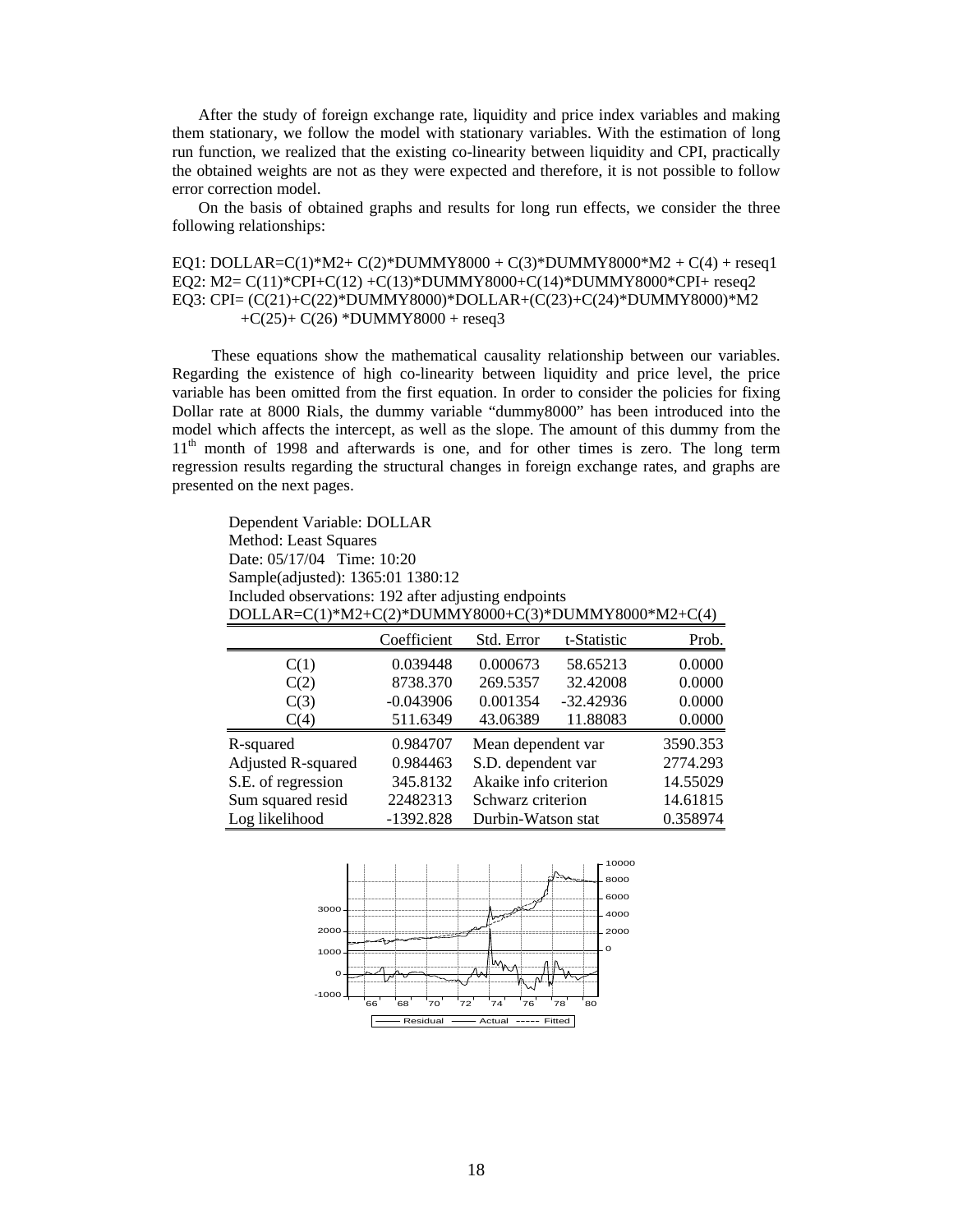| Dependent Variable: M2<br>Method: Least Squares<br>Date: 05/17/04 Time: 10:25 |              |                                   |             |          |  |  |  |  |
|-------------------------------------------------------------------------------|--------------|-----------------------------------|-------------|----------|--|--|--|--|
| Sample(adjusted): 1365:01 1380:12                                             |              |                                   |             |          |  |  |  |  |
| Included observations: 192 after adjusting endpoints                          |              |                                   |             |          |  |  |  |  |
| M2=C(11)*CPI+C(12)+C(13)*DUMMY8000+C(14)*DUMMY8000*CPI                        |              |                                   |             |          |  |  |  |  |
|                                                                               | Coefficient  | Std. Error                        | t-Statistic | Prob.    |  |  |  |  |
| C(11)                                                                         | 1194.194     | 14.32809                          | 83.34637    | 0.0000   |  |  |  |  |
| C(12)                                                                         | $-2595.321$  | 790.6147                          | $-3.282662$ | 0.0012   |  |  |  |  |
| C(13)                                                                         | $-212425.6$  | 9423.653                          | $-22.54175$ | 0.0000   |  |  |  |  |
| C(14)                                                                         | 1565.863     | 60.77294                          | 25.76579    | 0.0000   |  |  |  |  |
| R-squared                                                                     | 0.994373     | Mean dependent var                |             | 82963.88 |  |  |  |  |
| <b>Adjusted R-squared</b>                                                     | 0.994283     | 81166.19<br>S.D. dependent var    |             |          |  |  |  |  |
| S.E. of regression                                                            | 6137.162     | Akaike info criterion<br>20.30273 |             |          |  |  |  |  |
| Sum squared resid                                                             | $7.08E + 09$ | 20.37059<br>Schwarz criterion     |             |          |  |  |  |  |
| Log likelihood                                                                | $-1945.062$  | Durbin-Watson stat                |             | 0.295806 |  |  |  |  |



Dependent Variable: CPI Method: Least Squares Date: 05/17/04 Time: 10:32 Sample(adjusted): 1365:01 1380:12 Included observations: 192 after adjusting endpoints CPI=(C(21)+C(22)\*DUMMY8000)\*DOLLAR+(C(23)+C(24) \*DUMMY8000)\*M2+C(25)+C(26)\*DUMMY8000

|                           | Coefficient | Std. Error            | t-Statistic | Prob.    |
|---------------------------|-------------|-----------------------|-------------|----------|
| C(21)                     | 0.006521    | 0.000650              | 10.02795    | 0.0000   |
| C(22)                     | $-0.007401$ | 0.001988              | $-3.722975$ | 0.0003   |
| C(23)                     | 0.000572    | $2.63E-05$            | 21.75495    | 0.0000   |
| C(24)                     | $-0.000231$ | 2.93E-05              | $-7.896540$ | 0.0000   |
| C(25)                     | $-0.741588$ | 0.492289              | $-1.506408$ | 0.1337   |
| C(26)                     | 90.81921    | 17.52777              | 5.181447    | 0.0000   |
| R-squared                 | 0.997358    | Mean dependent var    |             | 65.82188 |
| <b>Adjusted R-squared</b> | 0.997287    | S.D. dependent var    |             | 55.94090 |
| S.E. of regression        | 2.913712    | Akaike info criterion |             | 5.007484 |
| Sum squared resid         | 1579.087    | Schwarz criterion     |             | 5.109281 |
| Log likelihood            | -474.7185   | Durbin-Watson stat    |             | 0.290870 |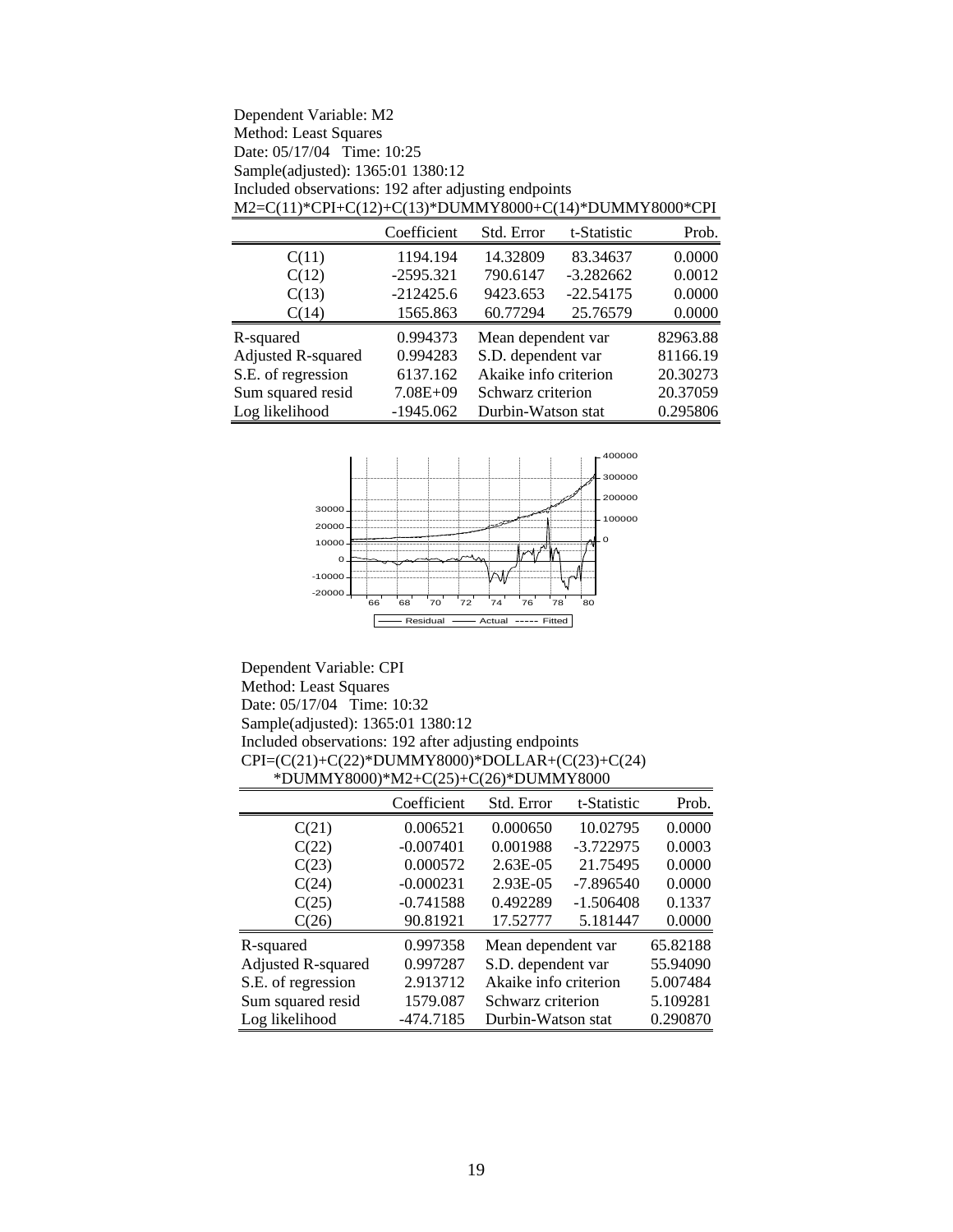

### **Further study of co-integration**

 In order to study the co-integration and concluding whether the mentioned relationships are long term relationships or not, we regress the first order difference of the residuals of each regression to its own lag. In this way, we conduct the unit root test. This study is shown on the next graphs. The results of these tests with the study of MacKinnon show that all three equations have long term nature. In other words:

- Liquidity affects foreign exchange rate in the long run.
- Prices affect liquidity in the long run.
- In the long run, both liquidity and Dollar rate affect prices.

Dependent Variable: D(RESEQ1) Method: Least Squares Date: 05/17/04 Time: 10:41 Sample(adjusted): 1365:02 1380:12 Included observations: 191 after adjusting endpoints

| Variable           | Coefficient | Std. Error            | t-Statistic | Prob.    |
|--------------------|-------------|-----------------------|-------------|----------|
| $RESEQ1(-1)$       | $-0.179557$ | 0.041502              | $-4.326501$ | 0.0000   |
| R-squared          | 0.089617    | Mean dependent var    |             | 1.756606 |
| Adjusted R-squared | 0.089617    | S.D. dependent var    |             | 206.0912 |
| S.E. of regression | 196.6398    | Akaike info criterion |             | 13.40585 |
| Sum squared resid  | 7346772.    | Schwarz criterion     |             | 13.42287 |
| Log likelihood     | $-1279.258$ | Durbin-Watson stat    |             | 1.546716 |

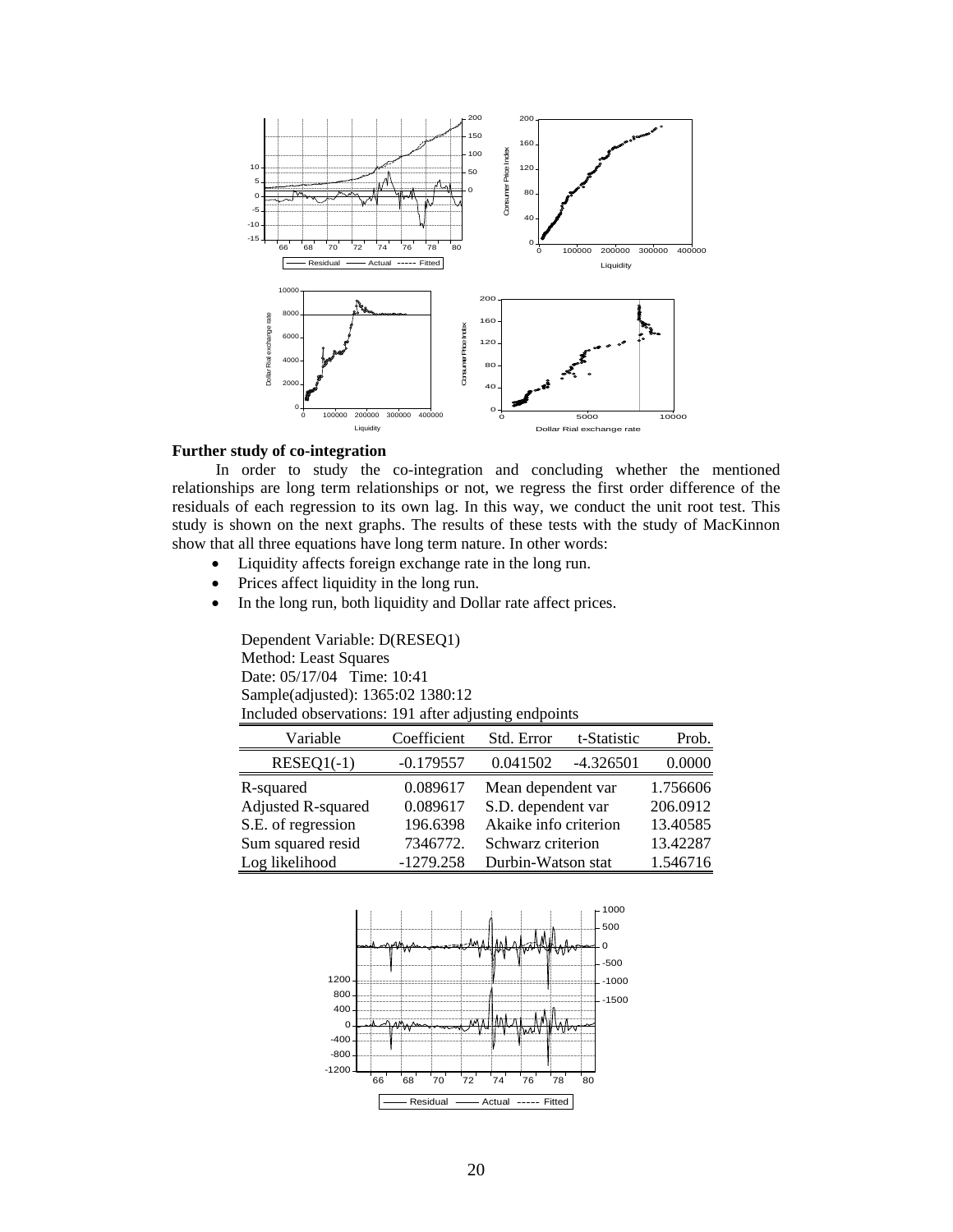| Dependent Variable: D(RESEQ2)                        |
|------------------------------------------------------|
| Method: Least Squares                                |
| Date: $05/17/04$ Time: 10:42                         |
| Sample(adjusted): 1365:02 1380:12                    |
| Included observations: 191 after adjusting endpoints |

| Variable           | Coefficient  | Std. Error            | t-Statistic | Prob.    |
|--------------------|--------------|-----------------------|-------------|----------|
| $RESEQ2(-1)$       | $-0.137304$  | 0.038807              | $-3.538106$ | 0.0005   |
| R-squared          | 0.061448     | Mean dependent var    |             | 65.24131 |
| Adjusted R-squared | 0.061448     | S.D. dependent var    |             | 3319.627 |
| S.E. of regression | 3216.017     | Akaike info criterion |             | 18.99490 |
| Sum squared resid  | $1.97E + 09$ | Schwarz criterion     |             | 19.01192 |
| Log likelihood     | $-1813.013$  | Durbin-Watson stat    |             | 2.149772 |



Dependent Variable: D(RESEQ3) Method: Least Squares Date: 05/17/04 Time: 10:44 Sample(adjusted): 1365:02 1380:12 Included observations: 191 after adjusting endpoints

| Variable                  | Coefficient | Std. Error            | t-Statistic | Prob.       |
|---------------------------|-------------|-----------------------|-------------|-------------|
| $RESEQ3(-1)$              | $-0.143351$ | 0.037861              | $-3.786216$ | 0.0002      |
| R-squared                 | 0.070105    | Mean dependent var    |             | $-0.011469$ |
| <b>Adjusted R-squared</b> | 0.070105    | S.D. dependent var    |             | 1.554762    |
| S.E. of regression        | 1.499273    | Akaike info criterion |             | 3.653060    |
| Sum squared resid         | 427.0858    | Schwarz criterion     |             | 3.670087    |
| Log likelihood            | $-347.8672$ | Durbin-Watson stat    |             | 2.238935    |



## **Selling foreign exchange**

One of the variables which have not been used here is the selling of foreign exchange in the parallel market. As it was mentioned, application of this policy can affect the monetary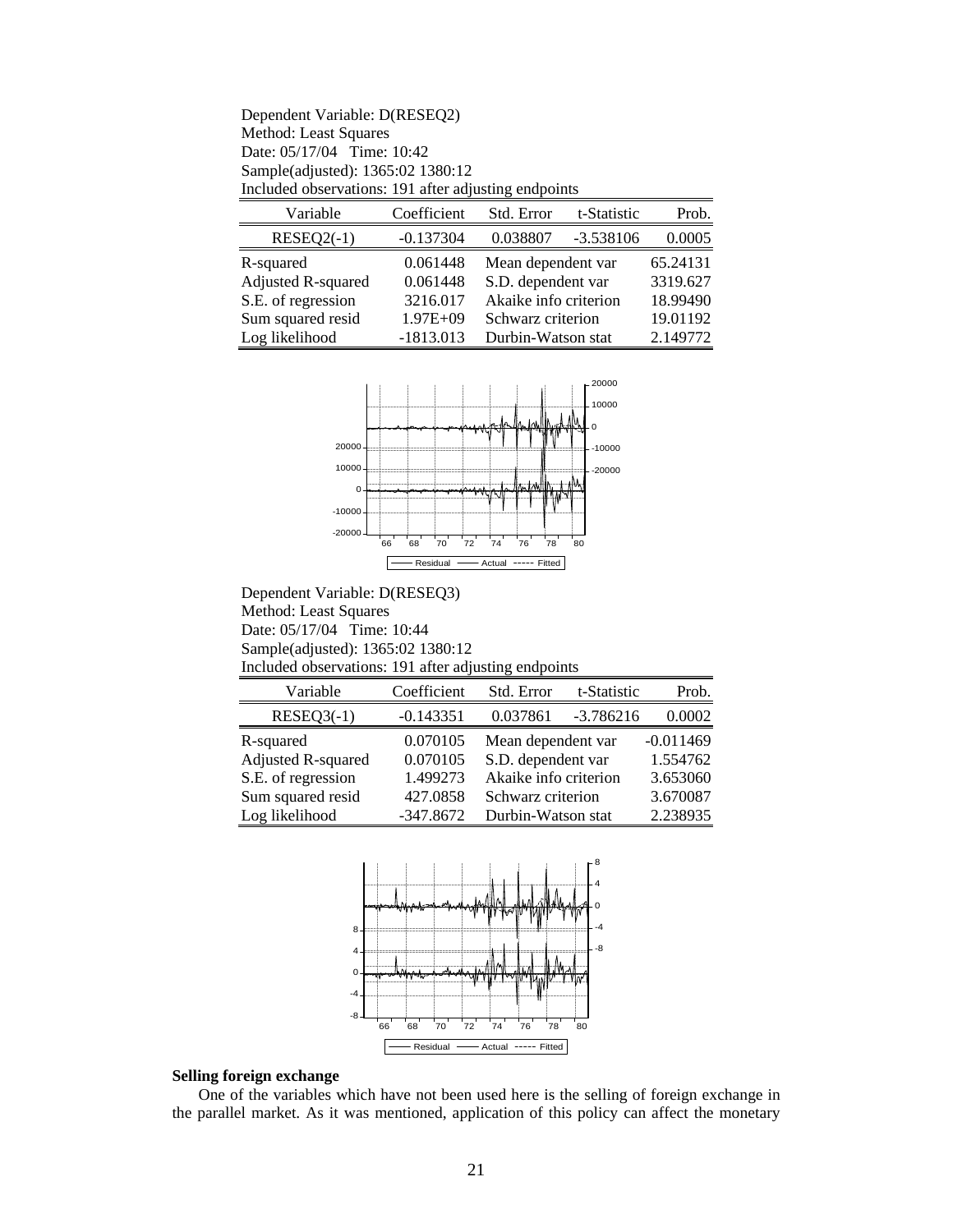and exchange sectors of the economy. Unfortunately the monthly data for this variable is not available, the annual data as budget information is available in the central bank reports. These figures have been presented in the previous sections of this paper. Studies show the relationship between this variable and the foreign exchange rate in the parallel market. The Macro-econometric model of Iran<sup>11</sup> shows that there is a significant relationship between selling foreign exchange in the parallel market and Dollar rate in that market. The following relationship has been defined in that model:

Dollar rate=f(selling exchange in parallel market, liquidity, cumulative balance of payments)

The above study showed that it is not possible to find a significant relationship for the above function in the short run, even though this function is statistically satisfactory. The reason for that is perhaps the lack of monthly data series of selling foreign exchange for a long period. As it was mentioned, there is a long term relationship between these variables, a concrete short run relationship has not been found. The cross correlogram below shows: selling foreign exchange with different lags has little effects with different directions on the parity rate of Rial. The next graph shows the same conclusion for the relationship between liquidity and Dollar rate. In other words, in spite of the existence of relationship in the long run, it is not possible to define such a relationship in the short run. The same is understood for the position of balance of payments and the foreign exchange rate in the short run which is shown in the next table.

Date: 05/17/04 Time: 10:47 Sample: 1365:01 1381:12 Included observations: 67 Correlations are asymptotically consistent approximations

|                         | D(DOLLAR), D(DOLLARSALE) D(DOLLAR), D(DOLLARSALE) | $\mathbf{i}$     | lag       | lead      |
|-------------------------|---------------------------------------------------|------------------|-----------|-----------|
| (i)                     | $(+i)$                                            |                  |           |           |
| $\cdot^*$ .             | $.* $ .                                           | $\boldsymbol{0}$ | $-0.1407$ | $-0.1407$ |
| $\cdot$ .               | $\cdot$ .                                         | 1                | $-0.0269$ | $-0.0381$ |
| $\cdot  ^*.$            | . ا .                                             | $\mathfrak{2}$   | 0.0745    | $-0.0110$ |
| .   .                   | $\cdot  ^*.$                                      | 3                | $-0.0109$ | 0.1079    |
| $\cdot^*$ .             | $\cdot$ <sup>*</sup> $\vert$ .                    | 4                | $-0.0454$ | $-0.1017$ |
| $\cdot$ $\cdot$ $\cdot$ | $\cdot$ $\vert$ .                                 | 5                | $-0.1365$ | $-0.0675$ |
| .   .                   | $\cdot$  *.                                       | 6                | 0.0475    | 0.0641    |
| $.* $ .                 | $.* $ .                                           | 7                | $-0.1053$ | $-0.0632$ |
| $\cdot$  *.             | .   .                                             | 8                | 0.1084    | 0.0190    |
|                         | $\mathcal{F}$ .                                   | 9                | 0.0280    | $-0.1081$ |
| $**$ .                  | $\cdot$ .                                         | 10               | $-0.2048$ | $-0.0789$ |
| $\cdot$  *.             | .   .                                             | 11               | 0.1142    | $-0.0271$ |
| . $ ^{**}$              | $\cdot$  *.                                       | 12               | 0.1605    | 0.0501    |
| .   .                   |                                                   | 13               | 0.0005    | 0.0316    |
| $\cdot^*$ .             | ** .                                              | 14               | $-0.0655$ | $-0.1650$ |
|                         | .   .                                             | 15               | 0.0218    | $-0.0001$ |
| $\cdot$  *.             | $\cdot$ * .                                       | 16               | 0.1266    | $-0.0476$ |
| $\cdot  ^*.$            | $\cdot$ $\vert$ .                                 | 17               | 0.0550    | $-0.0689$ |
| .   .                   | $\cdot$  *.                                       | 18               | 0.0086    | 0.0747    |
| .   .                   | **∣.                                              | 19               | $-0.0288$ | $-0.1892$ |
| .                       | $\left  \cdot \right $ .                          | 20               | $-0.0004$ | $-0.0746$ |
|                         | $\cdot^*$ .                                       | 21               | 0.0324    | $-0.0957$ |
| $\cdot$  *.             | $\cdot$  *.                                       | 22               | 0.0678    | 0.0993    |
| .   .                   | $\cdot  ^*.$                                      | 23               | 0.0387    | 0.0500    |
| $\cdot^*$ .             | $**$ .                                            | 24               | $-0.0440$ | $-0.1928$ |
|                         | $\cdot^*$ .                                       | 25               | 0.0025    | $-0.1299$ |
| $\cdot$  * .            |                                                   | 26               | 0.0909    | $-0.0069$ |
|                         | $\cdot$  *.                                       | 27               | 0.0086    | 0.1236    |
|                         | $**$                                              | 28               | 0.0112    | $-0.1533$ |

 $11$  - Bidabad, 1996. Http://www.bidabad.com/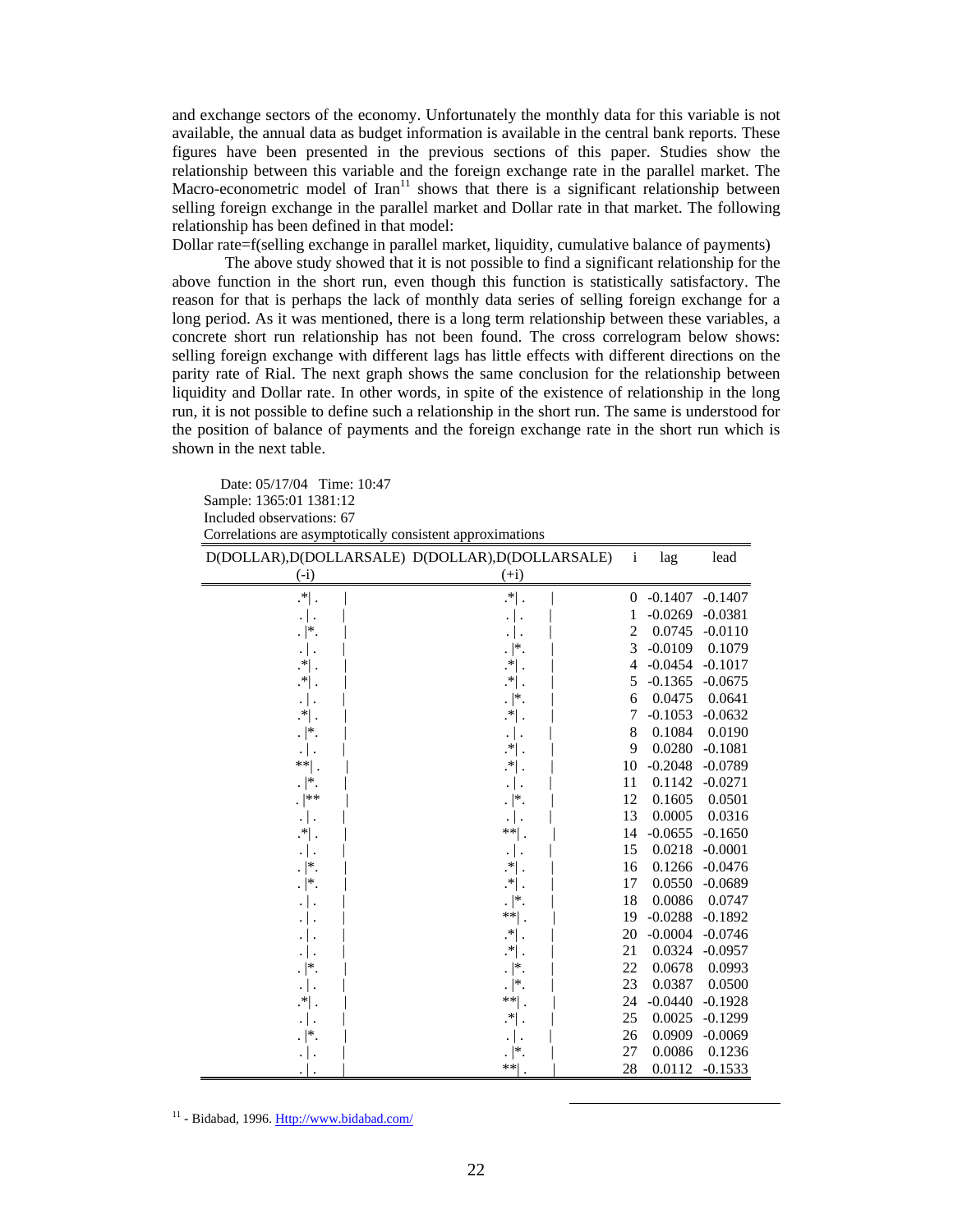| D(DOLLAR), D(M2)(-i) | $D(DOLLAR), D(M2)(+i)$ | i                | lag       | lead      |
|----------------------|------------------------|------------------|-----------|-----------|
| $*$  .               | $*$ .                  | $\boldsymbol{0}$ | $-0.0637$ | $-0.0637$ |
| $\cdot .$            | $*$ .                  | $\mathbf{1}$     | $-0.0032$ | $-0.1046$ |
| $.$   $*$            |                        | $\boldsymbol{2}$ | 0.0735    | 0.0290    |
|                      | $.  ^*$                | 3                | 0.0018    | 0.0945    |
| $*$  .               | $*$  .                 | $\overline{4}$   | $-0.0427$ | $-0.0795$ |
| .∣.                  |                        | 5                | $-0.0394$ | $-0.0228$ |
|                      |                        | 6                | $-0.0116$ | 0.0215    |
| * .                  | $^{\ast}$ .            | 7                | $-0.0478$ | $-0.0972$ |
| . .                  | $*$ .                  | 8                | 0.0165    | $-0.0565$ |
|                      |                        | 9                | 0.0202    | $-0.0265$ |
| $*$ .                | $.$  *                 | 10               | $-0.0668$ | 0.0606    |
| $^*$ .               | $\ast $                | 11               | $-0.0547$ | $-0.0608$ |
|                      |                        | 12               | 0.0154    | $-0.0408$ |
| . .                  | $*$  .                 | 13               | $-0.0246$ | $-0.0432$ |
| . .                  |                        | 14               | 0.0371    | $-0.0096$ |
| .∣.                  |                        | 15               | $-0.0167$ | $-0.0303$ |
|                      | $*$  .                 | 16               | $-0.0284$ | $-0.0568$ |
| . .                  | $\centerdot\ $         | 17               | $-0.0306$ | 0.0086    |
| .∣.                  | $.$  *                 | 18               | 0.0287    | 0.0514    |
| $*$  .               | $*$ .                  | 19               | $-0.0566$ | $-0.0430$ |
| .∣.                  | $*$ .                  | 20               | 0.0314    | $-0.0691$ |
| . .                  | $\cdot  .$             | 21               | 0.0423    | $-0.0146$ |
| . .                  | $.$ **                 | 22               | $-0.0350$ | 0.1770    |
| .∣.                  | $\cdot  ^*$            | 23               | 0.0364    | 0.0625    |
| .∣.                  | $.  ^*$                | 24               | 0.0253    | 0.0951    |
| . .                  | $*$  .                 | 25               | $-0.0110$ | $-0.0413$ |
| $\cdot .$            |                        | 26               | 0.0280    | 0.0459    |
|                      | $.$  *                 | 27               | 0.0155    | 0.1052    |
|                      | $.  ^*$                | 28               | 0.0230    | 0.0549    |
|                      |                        | 29               | $-0.0121$ | 0.0491    |
| .∣.                  | $.  ^*$                | 30               | 0.0073    | 0.0812    |
| . .                  |                        | 31               | $-0.0363$ | $-0.0220$ |
| . .                  | $\centerdot\ $         | 32               | 0.0075    | 0.0206    |
| . .                  | $.  ^*$                | 33               | 0.0185    | 0.1227    |
| .∣.                  | $.$   $**$             | 34               | $-0.0239$ | 0.2439    |
|                      | .∣*                    | 35               | $-0.0059$ | 0.0505    |
|                      | .∣*                    | 36               | $-0.0210$ | 0.0883    |

Date: 05/17/04 Time: 10:50 Sample: 1365:01 1381:12 Included observations: 203 Correlations are asymptotically consistent approximations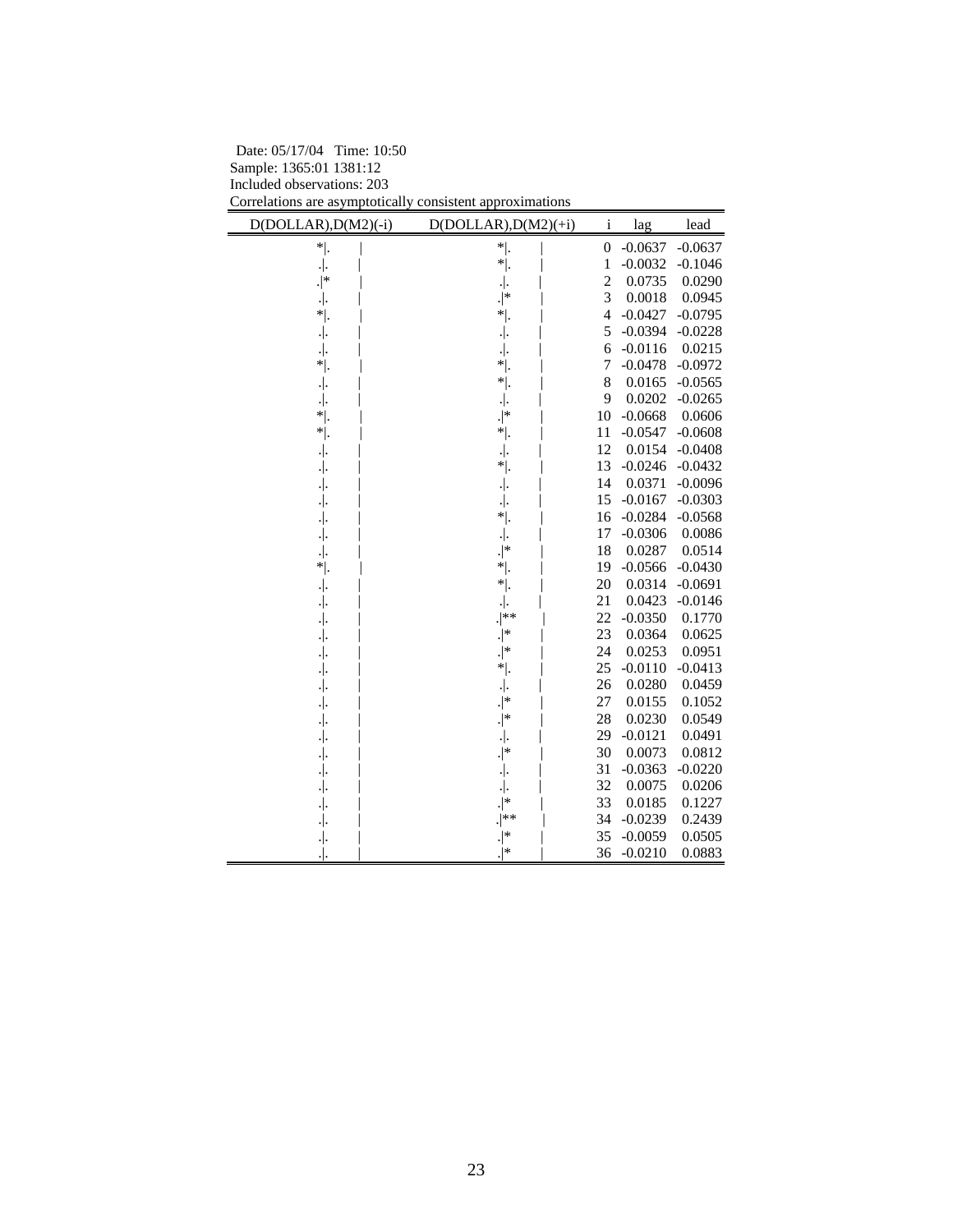| Correlations are asymptotically consistent approximations |                           |              |           |           |  |  |
|-----------------------------------------------------------|---------------------------|--------------|-----------|-----------|--|--|
| D(DOLLAR), DNFAD(-i)                                      | $D(DOLLAR)$ , $DNFAD(+i)$ | $\mathbf{1}$ | lag       | lead      |  |  |
|                                                           |                           | 0            | $-0.0306$ | $-0.0306$ |  |  |
|                                                           |                           | 1            | $-0.0385$ | $-0.0386$ |  |  |
|                                                           |                           | 2            | $-0.0307$ | 0.0354    |  |  |
|                                                           |                           | 3            | $-0.0261$ | 0.0124    |  |  |
|                                                           |                           | 4            | 0.0404    | $-0.0253$ |  |  |
|                                                           |                           | 5            | 0.0471    | $-0.0408$ |  |  |
|                                                           |                           | 6            | $-0.0207$ | $-0.0118$ |  |  |
|                                                           |                           | 7            | $-0.0101$ | 0.0368    |  |  |
|                                                           | *                         | 8            | 0.0163    | 0.0549    |  |  |
|                                                           | $\cdot$ *                 | 9            | 0.0383    | $-0.1275$ |  |  |
|                                                           | .**∣                      | 10           | 0.0296    | $-0.1818$ |  |  |
| ∣∗                                                        | *                         | 11           | 0.0517    | 0.0591    |  |  |
|                                                           | **.                       | 12           | $-0.0186$ | 0.1877    |  |  |
|                                                           | *                         | 13           | 0.0152    | 0.0739    |  |  |
|                                                           |                           | 14           | 0.0239    | 0.0420    |  |  |
|                                                           | $\vert * \vert$ .         | 15           | $-0.0109$ | 0.0984    |  |  |
|                                                           | $\mathsf{I}^*$ .          | 16           | 0.0085    | 0.0788    |  |  |
|                                                           | $***$                     | 17           | 0.0083    | 0.1829    |  |  |
|                                                           | **                        | 18           | $-0.0070$ | 0.2109    |  |  |
|                                                           | $**$                      | 19           | $-0.0018$ | $-0.2099$ |  |  |
|                                                           | *****                     | 20           | 0.0024    | $-0.5167$ |  |  |

Date: 05/17/04 Time: 10:53 Sample: 1365:01 1381:12 Included observations: 47

#### **Simulation**

The analysis of long run relationship between selling foreign exchange in the parallel market, liquidity and cumulative balance of payments with foreign exchange is shown by a regression. This analysis which is based upon annual data, contain these variables:

Irem = the parity rate of one Dollar with Rial

 $Irm2v = liquidity (billion Rials)$ 

Irboptd = balance of payments (million  $\})$ 

Irgrdsv = sale of foreign exchange in the market (billion Rials) Ird $99$  = the dummy variable (equal to one in 1998)

Dependent Variable: IREM Method: Least Squares Date: 05/17/04 Time: 11:01 Sample(adjusted): 1960 2001 Included observations: 42 after adjusting endpoints IREM =IREM(-1)+B(20011)\*(IRM2V-IRM2V(-1))+B(20012)\*IRBOPD +B(20013)\*IRGRDSV+B(20014)\*IRD99

|                           | Coefficient | Std. Error            | t-Statistic | Prob.    |
|---------------------------|-------------|-----------------------|-------------|----------|
| B(20011)                  | 0.055541    | 0.005340              | 10.40160    | 0.0000   |
| B(20012)                  | $-0.032592$ | 0.016491              | $-1.976378$ | 0.0554   |
| B(20013)                  | $-0.079829$ | 0.008465              | $-9.430504$ | 0.0000   |
| B(20014)                  | 1935.572    | 215.1956              | 8.994478    | 0.0000   |
| R-squared                 | 0.993304    | Mean dependent var    |             | 1455.924 |
| <b>Adjusted R-squared</b> | 0.992775    | S.D. dependent var    |             | 2421.946 |
| S.E. of regression        | 205.8675    | Akaike info criterion |             | 13.58274 |
| Sum squared resid         | 1610495.    | Schwarz criterion     |             | 13.74823 |
| Log likelihood            | $-281.2374$ | Durbin-Watson stat    |             | 2.310237 |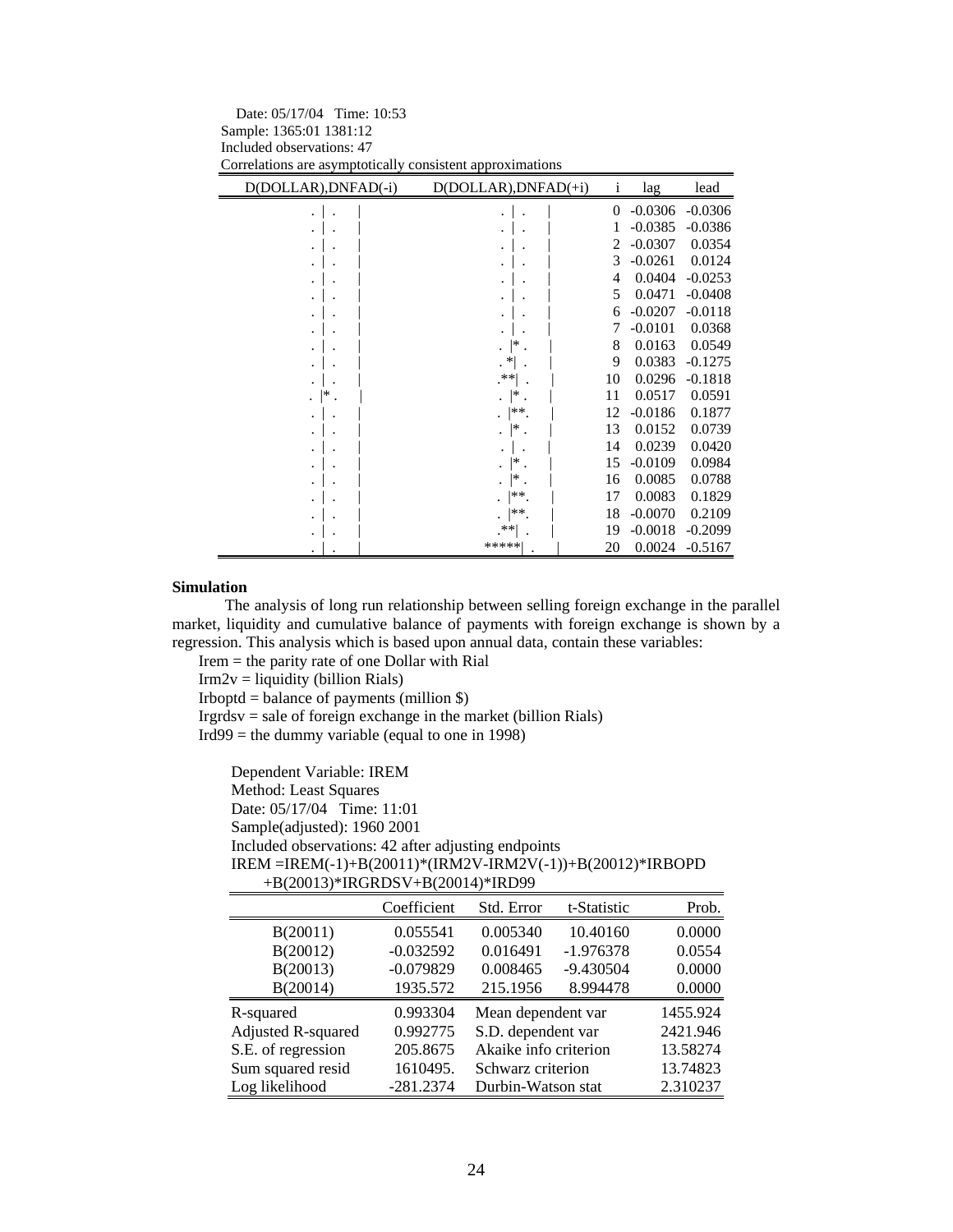

The results show that in the short run, regulating foreign exchange rate by instruments such as selling foreign exchange in the market or by controlling liquidity is not possible, but in the long run it is possible. For further study, consider these scenarios:

Scenario 0 (baseline): solving the equation with real exogenous variables

Scenario 1: 10 percent increase in liquidity (irm2v\*1.1)

Scenario 2: 10 percent increase in selling foreign exchange in the market (irgdsv $*1.1$ )

Scenario 3: one billion \$ increase in the balance of payments (irbopd +1000)

These scenarios are defined by 0, 1, 2, and 3 in the next table which are baseline solution and other mentioned solutions respectively. The results of dynamic simulation shows that a 10 percent increase in liquidity, causes 16.7 percent increase in foreign exchange rate, and a 10 percent increase in the foreign exchange sale in the parallel market will reduce the foreign exchange rate by 6.1 percent. This simulation has been carried out for 4 years (1998-2001). The results are presented in next tables and graphs.

| <b>Baseline solution</b>                                              |                   |        |        |        |  |  |
|-----------------------------------------------------------------------|-------------------|--------|--------|--------|--|--|
|                                                                       | 1998              | 1999   | 2000   | 2001   |  |  |
| <b>IRBOPD</b>                                                         | $-1572$           | 1845   | 6529   | 4760   |  |  |
| IREM 0 (Baseline)                                                     | 5613.4            | 7646.1 | 7171.1 | 6460.0 |  |  |
| <b>IRGRDSV</b>                                                        | 6022              | 18532  | 39324  | 52445  |  |  |
| IRM2V                                                                 | 160402            | 192689 | 249111 | 320957 |  |  |
|                                                                       | Scenario 1        |        |        |        |  |  |
|                                                                       | 1998              | 1999   | 2000   | 2001   |  |  |
| <b>IRBOPD</b>                                                         | $-1572$           | 1845   | 6529   | 4760   |  |  |
| IREM_1 (Scenario 1)                                                   | 6391.6            | 8580.9 | 8379.6 | 8017.1 |  |  |
| <b>IRGRDSV</b>                                                        | 6022              | 18532  | 39324  | 52445  |  |  |
| IRM2V <sub>1</sub> (Scenario 1)                                       | 176442            | 211958 | 274022 | 353053 |  |  |
|                                                                       | <b>Scenario 2</b> |        |        |        |  |  |
|                                                                       | 1998              | 1999   | 2000   | 2001   |  |  |
| <b>IRBOPD</b>                                                         | $-1572$           | 1845   | 6529   | 4760   |  |  |
| IREM_2 (Scenario 2)                                                   | 5566.5            | 7454.6 | 6672.8 | 5552.6 |  |  |
| IRGRDSV 2 (Scenario 2)                                                | 6624              | 20385  | 43256  | 57690  |  |  |
| IRM2V                                                                 | 160402            | 192689 | 249111 | 320957 |  |  |
|                                                                       | Scenario 3        |        |        |        |  |  |
|                                                                       | 1998              | 1999   | 2000   | 2001   |  |  |
| IRBOPD_3 (Scenario 3)                                                 | $-572$            | 2845   | 7529   | 5760   |  |  |
| IREM_3 (Scenario 3)                                                   | 5591.3            | 7601.9 | 7104.7 | 6371.5 |  |  |
| <b>IRGRDSV</b>                                                        | 6022              | 18532  | 39324  | 52445  |  |  |
| IRM2V                                                                 | 160402            | 192689 | 249111 | 320957 |  |  |
| The simulated figures of foreign exchange rate in the three scenarios |                   |        |        |        |  |  |
|                                                                       | 1998              | 1999   | 2000   | 2001   |  |  |
| <b>IREM</b>                                                           | 6468.4            | 8657.7 | 8188.1 | 8008.4 |  |  |
| IREM_0 (Baseline)                                                     | 5613.4            | 7646.1 | 7171.1 | 6460.0 |  |  |
| IREM_1 (Scenario 1)                                                   | 6391.6            | 8580.9 | 8379.6 | 8017.1 |  |  |
| IREM 2 (Scenario 2)                                                   | 5566.5            | 7454.6 | 6672.8 | 5552.6 |  |  |
| IREM 3 (Scenario 3)                                                   | 5591.3            | 7601.9 | 7104.7 | 6371.5 |  |  |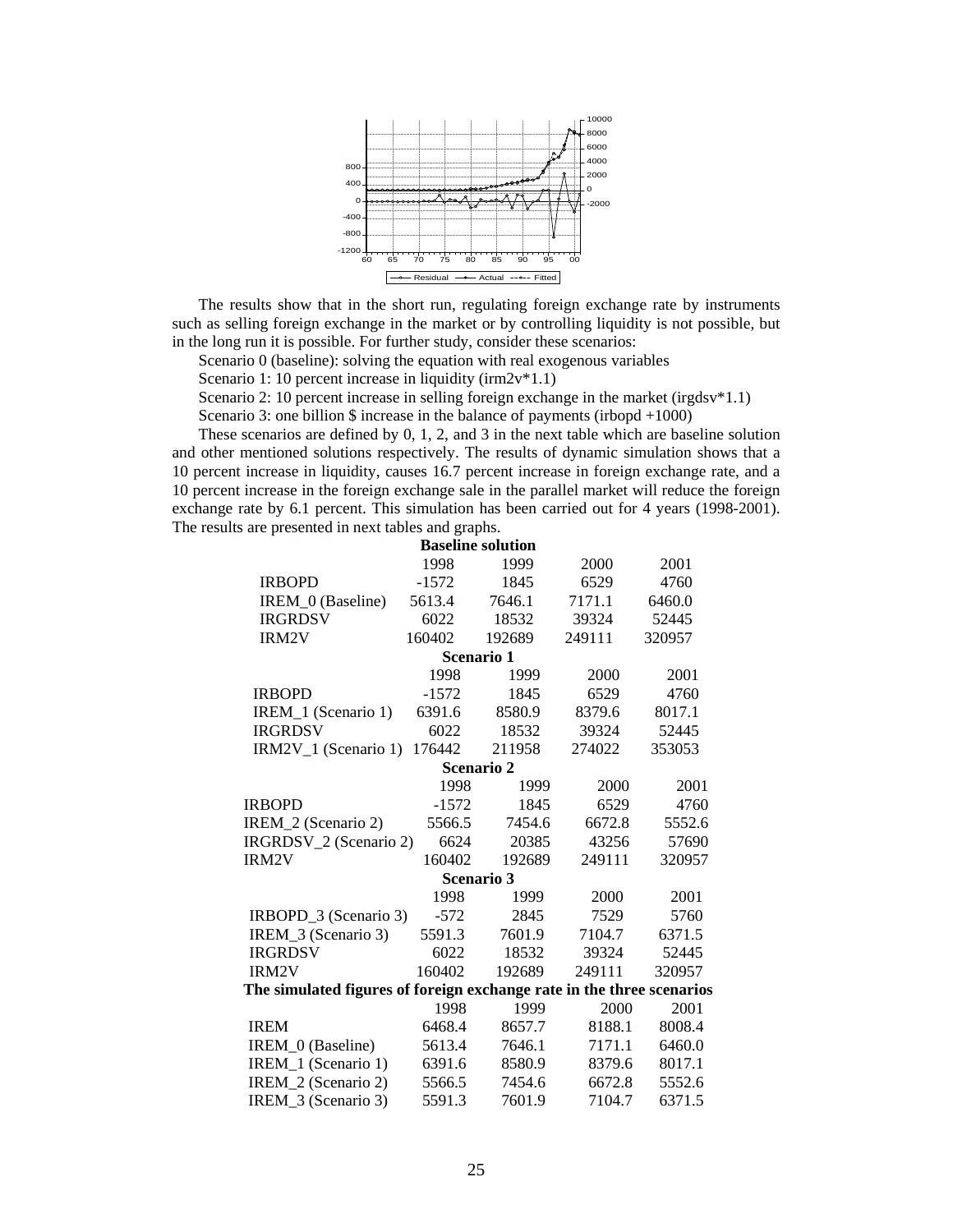

The percentage change of foreign exchange rate in the parallel market in each scenario, relative to the results of the baseline solution is shown in the following table:

|                                                      | 1998 1999 2000 |      | 2001 average |
|------------------------------------------------------|----------------|------|--------------|
| <b>IREM P CHANGE 1 (Scenario 1)</b> 13.9 12.2 16.9   |                | 24.1 | <u>16.7</u>  |
| IREM_P_CHANGE_2 (Scenario 2) -0.8 -2.5 -6.9 -14.0    |                |      | <u>6.0</u>   |
| IREM_P_CHANGE_3 (Scenario 3) -0.39 -0.58 -0.93 -1.37 |                |      | 0.8          |

#### **Conclusion**

In this paper, our goal was to find out the effects of changes in Money on foreign exchange rate in short run and long run. In other words, we were looking to find out if we can change foreign exchange rate by changing the liquidity? On the other hand, what is the effect of price which has an important catalyst role in this interaction? Therefore, we looked for the triangular relationship between money, prices and foreign exchange rate, through which we can reach foreign exchange rate control policies.

Calculations show that regulating foreign exchange rate by changing the amount of liquidity for a period of less than one year is not possible and only general level of prices can affect this variable. But in annual and biannual analysis, we can say that the control of foreign exchange rate can be achieved through changes in liquidity. In other words, the long run trend of foreign exchange rate is defined by liquidity and price level, but prices have also short term effect on Dollar rate.

In co-integration analysis we checked that whether the above relationships are credible for the long run or not. We concluded that:

- Liquidity affects Dollar rate in the long run
- Prices affect liquidity in the long run
- In the long run, liquidity and Dollar rate affect price level

The long run analysis with annual data shows that there is a significant relationship between selling foreign exchange in the parallel market. In other words, Dollar rate is a function of cumulative balance of payments, liquidity and the amount of Dollar sold in the parallel market. The short run analysis of the relationships shows that we can not find a statistically significant relationship in this regard. In other words, there is only a long run relationship between the variables and there is not a clear short term relationship for them. The studies show that selling Dollars in the market with different lags have small effects on the Dollar rate in volatile directions. The same is true with the relationship of Dollar rate and liquidity. That is to say, in spite of the existence of long run relationship between Dollar rate and liquidity, we can not find this relationship for short run. The same is true for the relationship between balance of payments and liquidity in the short run.

By simulation of the amount of foreign exchange sold in the parallel market, liquidity, and cumulative balance of payments with Dollar rate, we can conclude that controlling foreign exchange rate in the short run by using tools such as selling foreign exchange in the parallel market or controlling the liquidity is not possible, but in the long run, by the policy of selling foreign exchange and controlling the liquidity and the balance of payments, we can control the foreign exchange market.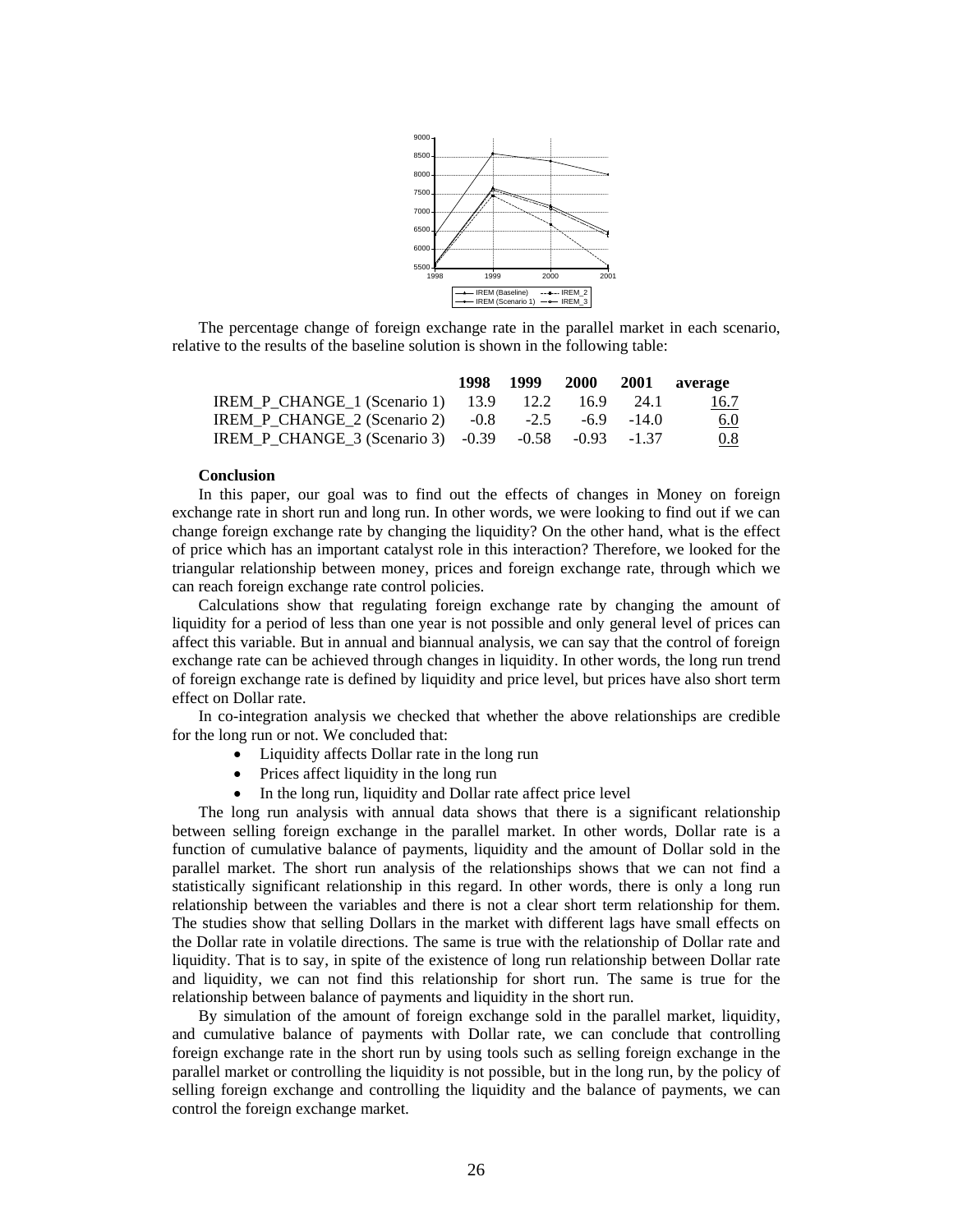# **References**

- A.J. Hagger (1977) Inflation theory & policy, Macmillan, UK.
- Ammer J., R.I. Freeman (1995). Inflation targeting in the 1990s: the experiences of NewZealand, Canada, and the United Kingdom. Journal of Economic and Business 47: 165-192, North – Holland.
- Backus, D., Driffill, J. (1985). Inflation and reputation. American Economic Review 73  $(3): 530 - 538$
- Ball, L. (1992) Why does high inflation raise inflation uncertainty? Journal of Monetary Economics 29:371 – 388.
- Belongia M. T. (1988) Are economic forecasts by government agencies biased? or Accurate?, Federal Reserve Bank of St. Louis, Review, November/December, PP-15-23.
- Bidabad, B, General Monetary Equilibrium, Http://www.bidabad.com/
- Bidabad B., and N. Kalbasi Anaraki, Inflation Targeting: Case Study of Iran, Paper prepared for the Second Hallescher workshop. Http://www.bidabad.com/
- Broadus, J. A., JR, M. Giideriend (1996) Foreign exchange operations and the Federal Reserve, Annual report 1995.
- Canzoneri M. (1985) Monetary policy games and the role of private information. American Economic Review 75 (5): 1056-1070
- Caprio, P. Honohan (1991), Monetary policy instruments for developing countries, world bank, Washington, D.C.
- McNees S.K (1995) An assessment of the " official" economic forecasts, New England economic review, Federal Reserve Bank of Boston.
- R- MacDonald (1988), floating Exchange rates, theories and evidence, Unwin Hyman Ltd.
- Rodrik, D. (1989) Promises: Credible policy reform via signalling. Economic Journal 99: 756-772
- Taylor, J. (1982) Establishing Credibility: A rational expectation view point. American Economic Review 72 (2): 81-85.
- Bernanke, B.S., Laubach, T., Mishkin, F.S. and Posen A.S. (1999), "Inflation Targeting" Princeton: Princeton University Press.
- Kumhof, M. (2000), "Inflation Targeting Under Imperfect Credibility" Stanford University.
- Kumhof, M. Li, S. and Yan, I. (2001), "Balance of payments Crises under Inflation Targeting" Mimeo, Stanford University.
- Masson, P.R., Savastano, M.A. and Sharma, S. (1997), "The Scope for Inflation Targeting in Developing Countries", IMF Working Paper WP/97/130.
- Mishkin, F.S. (2000), "Inflation Targeting in Emerging Countries", American Economic Review, vol. 90, no.2 May 2000, pp 105 - 109
- Mishkin, F.S. and Schmidt-Hebbel, K. (2001) "One Decade of Inflation Targeting in the World: What Do We Know and What Do We Need to Know?", NBER 8397.
- Ryan, C. and Thompson, C. (2000), "Inflation Targeting and Exchange Rate Fluctuations in Australia" Reserve Bank of Australia, Research Discussion Paper 2000-06.
- Svensson, L.E.O. (1997) "Inflation Forecast Targeting: Implementing and Monitoring Inflation Targets" European Economic Review, 41 p. 1111 - 1146.
- Svensson, L.E.O. (2000) "Open Economy Inflation Targeting" Journal of International Economics 50(1) p. 155 - 183.
- Jonas, J. and F.S.Mishkin (2003)"Inflation targeting in transition countries: experience and prospects. National Bureau of Economic Research, Working Paper 9667. April. Http://www.nber.org/papers/w9667/.
- Gecchetti S.G., J. Kim (2003), Inflation targeting, price-path targeting and output variability. National Bureau of Economic Research, Working Paper 9672. May. Http://www.nber.org/papers/w9672/.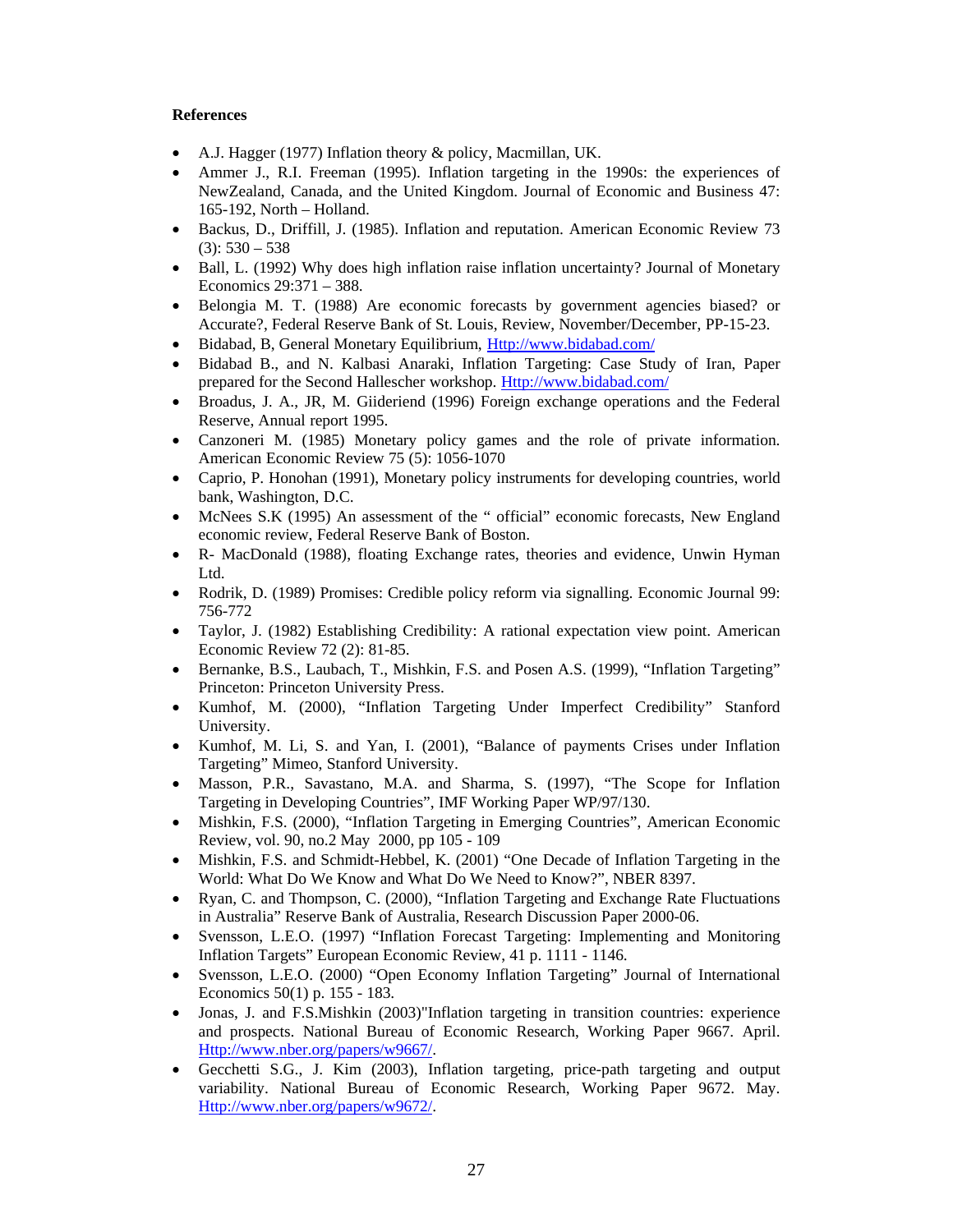- Mishkin, F.S. (2000), Inflation targeting in emerging markets countries. National Bureau of Economic Research, Working Paper 7618. Http://www.nber.org/papers/w7618/
- B. Laurence, N. Sheridan "Does Inflation Targeting Matter?" NBER, working paper 9577, March 2003.
- Bernanke, B.S. and F.S. Mishkin," Inflation Targeting: A New Framework for Monetary Policy, Journal of Economic perspectives, 1997.
- Bernanke Ben S., Laubach, Thomas, Mishkin Fredric S. and Posen Adam S. " Inflation Targeting: Lessons from the International Experience. Princeton, NJ: Princeton University Press.
- Cechetti S, and M. Ehrmann "Does Inflation Targeting Increase Output Volatility? An International Comparison of Policymakers preferences and Outcomes", Central Bank of Chile, working paper 69, April 2000. http://www.bcentral.c1/Estudios/DTBC/69/dtbc69.pdf
- Cecchetti Stephen G. and Junhan Kim, "Inflation Targeting, Price-Path Targeting and Output Variability", NBER working paper 9672, May 2003.
- Christiano, Lawrence J., Martin Eichenbaum and Charles L. Evans, "Identification of the Effects of Monetary Policy Shocks," in M.I. Blejer et al. eds, Financial Factors in Economic Stabilization and Growth. New York, Cambridge University Press, 1996.
- Ditmar R., Gavin, W.T, and F.E. kydland "What Do New-Keynesian Phillips Curves Imply for Price Level targeting, Review, Federal reserve Bank of St. Louis 2000.
- Estrella Arturo and Frederic S. Mishkin "Is There a Role for Monetary Aggregates in the Conduct of Monetary Policy", Journal of Monetary Economics, October 1997.
- Feldstein, M. "The Costs and benefits of Price Stability", NBER working paper 6200, Sept. 1997.
- Friedman, Benjamin M., "The Use and Meaning of Words in Central Banking: Inflation Targeting, Credibility, and Transparency, NBER working paper 8972, June 2002.
- Jonas. Jiri, and Frederic S. Mishkin "Inflation Targeting in Transition Countries: Experience and Prospects, NBER working paper 9667, April 2003.
- King, M., "Challenges for Monetary Policy: New and Old", in New Challenges for Monetary Policy, Federal Reserve Bank of Kansas City, Kansas City, Missouri, 1999.
- Masson Paul, R., Savastano, Miguel A. and Sharma Sunil. "The Scope for Inflation Targeting in Developing Countries, IMF working paper 130, October 1997.
- McCallum Bennett T., "Inflation Targeting in Canada, New Zealand, Sweden, The United Kingdom, And In General", NBER working paper 5579, May 1996.
- McCallum Bennett T., "Specification of Policy Rules and performance Measure in Multicountry Simulation Studies, Journal of International Money and Finance, June 1994.
- Mishkin Frederic S., "Inflation Targeting in Emerging Market Countries", American Econ. Rev., May 2000.
- Mishkin Frederic S., "Issues in Inflation Targeting "in Price Stability and the Long-run Target for Monetary Policy, Bank of Canada,: Ottawa, Canada, 2001.
- Mishkin Frederic S. "International Experiences with Different Monetary Regimes", Journal of Monetary Economics, 43, 1999.
- Mishkin Frederic S., "International Experiences With different Monetary Policy Regimes," Journal of Monetary Economics, Vol 43, 1999.
- Mishkin Frederic S, and Posen, Adam S. "Inflation Targeting: Lessons from Four Countries", Federal Reserve Bank of New York, Economic Policy Review, August 1997.
- Mishkin Frederic S., and Klaus Schmidt-Hebbel "One Decade of Inflation Targeting in the World: What Do We Know and What Do We Need to Know", NBER working paper 8397, July 2001.
- Svensson Lars, E.O., The Swedish Experience of an Inflation Target, NBER working paper 4985, Jan 1995.

بيدآباد، بيژن (1373) ارتباط اجزاء منابع و مصارف بانكها با بخشهاي پولي، ارزي و مالي و مغايرتهاي